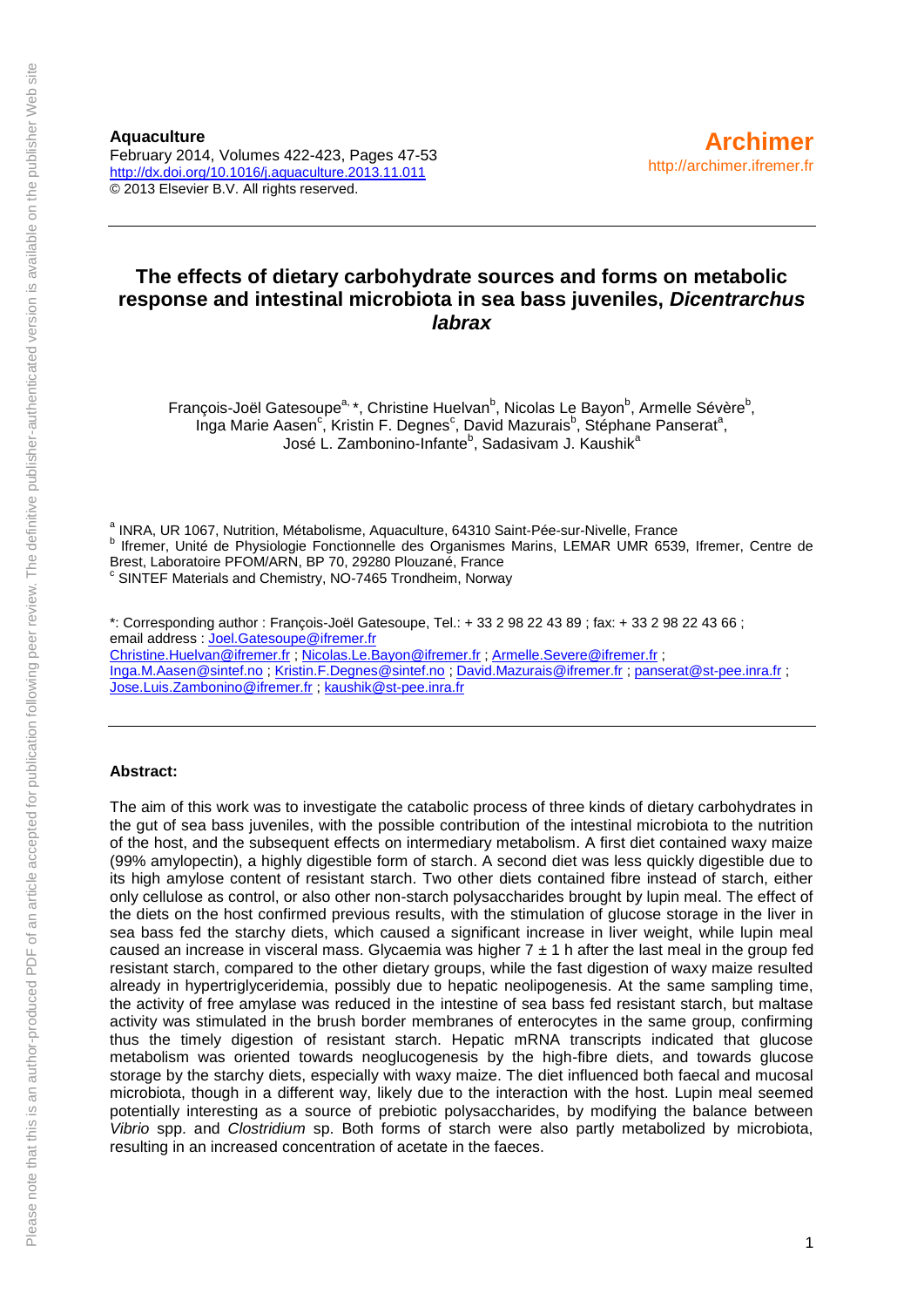### **Highlights**

► The diet of sea bass juveniles can contain at least 25% starch ► The metabolic response to dietary carbohydrates is flexible ► More than 30% lupin meal can be introduced, with possible prebiotic effect ► Intestinal microbiota is influenced by the diet ► Microbes contribute to starch digestion, as showed by acetate production in faeces

#### **Abbreviations**

ANOSIM, ANalysis Of Similarities; GK, GlucoKinase; GLUT2, Glucose Transporter 2; HPLC, High-Performance Liquid Chromatography; LC-MS, Liquid Chromatography-Mass Spectrometry; OTU, Operational Taxonomic Unit; PEPCK, PhosphoEnolPyruvate CarboxyKinase; RT-PCR-DGGE, Denaturing Gradient Gel Electrophoresis of products obtained after Polymerase Chain Reaction of RNA templates transformed in complementary DNA by Reverse Transcription; SCFA, Short Chain Fatty Acids; SGR, Specific Growth Rate; SIMPER, SIMilarity PERcentage

Kevwords : Digestive enzymes : glucose metabolism ; intestinal microbiota ; viscerosomatic index ; gene expression ; metabolite analyses ; vegetable feedstuffs

### **1. Introduction**

One of the main challenges for sustainably developing aquaculture is to increase feed supply without jeopardizing natural resources. Fish can adapt to feed changes with specific limitations, particularly due to glucose metabolism in carnivorous fishes [\(Polakof et al.,](http://www.sciencedirect.com/science/article/pii/S0044848613006042#bb0195)  [2012a\)](http://www.sciencedirect.com/science/article/pii/S0044848613006042#bb0195). European sea bass can regulate relatively high levels of plasmatic glucose within 24 h [\(Peres et al., 1999\)](http://www.sciencedirect.com/science/article/pii/S0044848613006042#bb0190), and the species may use efficiently up to 20% digestible carbohydrates [\(Enes et al., 2011\)](http://www.sciencedirect.com/science/article/pii/S0044848613006042#bb0070). Vegetal sources contain digestible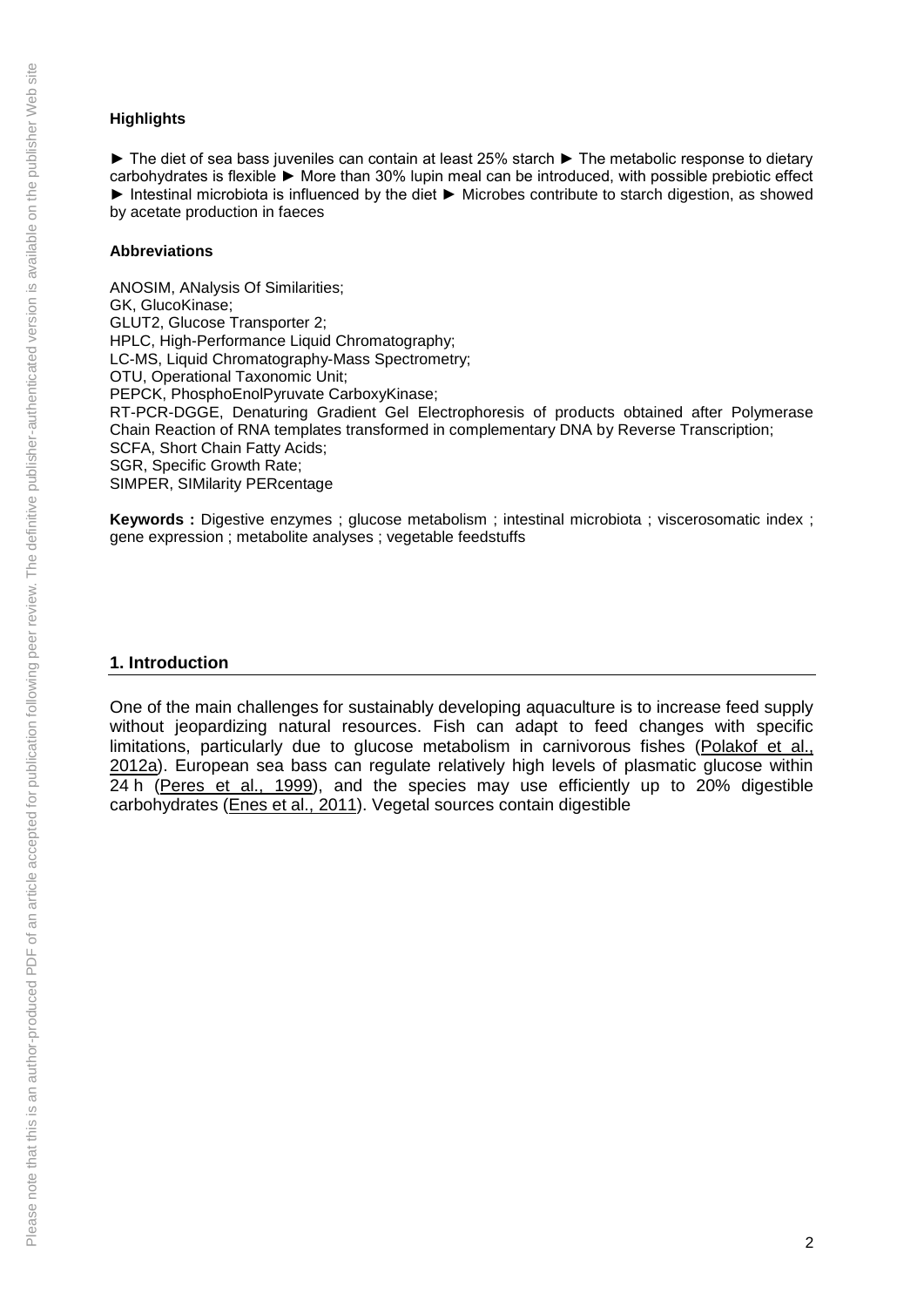glycaemia (Hu et al., 2004). In sea bass, Enes et al. (2006) shower<br>ity of waxy maize starch (99% amylopectin) compared to normal  $\sinh$ . However, growth performance and feed efficiency were not  $\sinh$ . However, growth perfo polysaccharides mainly in the form of starches with variable proportions of amylopectin and amylose. Amylopectin is a highly branched polymer, which is quickly digested and increases glycaemia (Hu et al., 2004). In sea bass, Enes et al. (2006) showed a higher digestibility of waxy maize starch (99% amylopectin) compared to normal starch (72% amylopectin). However, growth performance and feed efficiency were not affected in this experiment. The digestion kinetics of starch depend on the proportion of amylose – a relatively linear polymer, besides other functional properties, such as swelling, viscosity, and pasting parameters (Blazek and Copeland, 2010). A positive effect of starch with high amylose content (70%) was demonstrated on the glycaemic regulation in sunshine bass by Rawles and Lochman (2003). Such resistant starch has not been tested yet in sea bass, but the partial substitution of fish meal and gelatinized corn starch by amylose-rich pea seed meal improved protein utilization efficiency and hepatosomatic index, when the diet included 20-30% of this ingredient (dry matter basis, Gouveia and Davies, 2000). Other pea seeds were tested as alternative starch sources in the diet of sea bass, with positive effects on digestion and glycaemia (Adamidou et al., 2009). Resistant starch affects faecal microbiota in human, by decreasing generally the relative abundance of Firmicutes, while increasing the proportion of Actinobacteria, Bifidobacteriaceae in particular (Martinez et al., 2010). Sugita et al. (1997) suggested that the production of amylase by intestinal bacteria contributed to starch digestion in freshwater fish, and likely also in species living in coastal water (Sugita et al., 1996). The intestinal fermentation of carbohydrates was demonstrated in several species, including sea bass (Leenhouwers et al., 2008). The implication of intestinal microbiota on carbohydrate utilization in fish has been scarcely considered so far, in spite of the numerous studies reviewed by Stone (2003). Such host-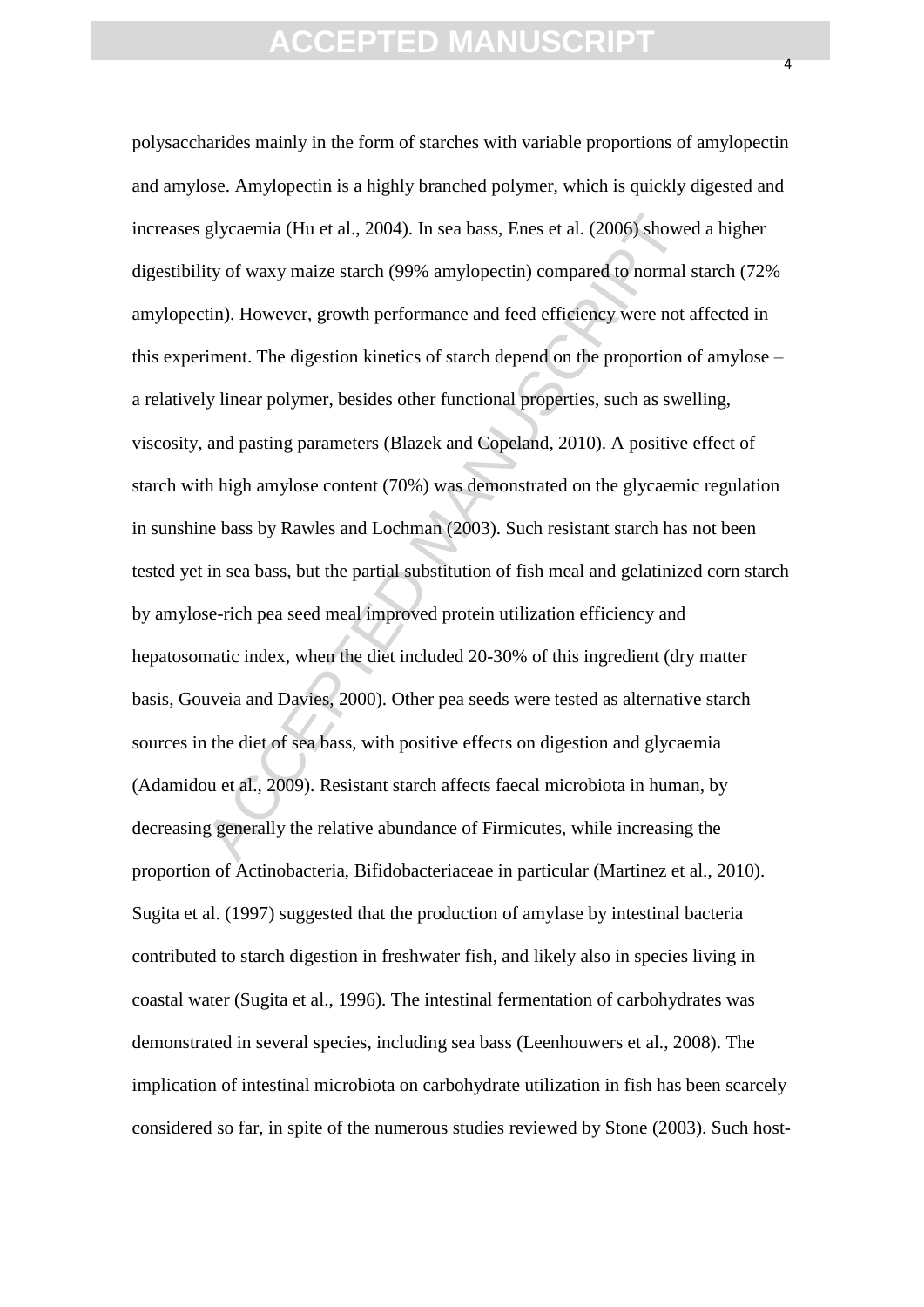is a mylose or not, though the starchy diets caused little apparent<br>netabolism in the liver of sea bass. These authors hypothesized alto<br>or excretory pathways, but possible interaction with intestinal bac<br>onsidered. The pr microbes interaction could help to solve unanswered questions. For example, Enes et al. (2006) noted the protein-sparing effect of carbohydrates that was obtained with starch, either rich in amylose or not, though the starchy diets caused little apparent effect on glucose metabolism in the liver of sea bass. These authors hypothesized alternative muscular or excretory pathways, but possible interaction with intestinal bacteria should also be considered. The present work attempted to reconsider the effects of the form of dietary starch (1) on starch digestion in sea bass and the consequences on postprandial glycaemia and hepatic glycogen storage, and (2) on the concomitant changes in intestinal microbiota. Vegetable protein sources contain also non-starch polysaccharides that are not directly digestible by fish, but that may benefit the host through bacterial interactions (Sinha et al., 2011). For example, lupin meal, affected intestinal microbiota in gilthead sea bream (Silva et al., 2011). In the present experiment, the effects of the starchy diets were compared to those of two other diets containing either cellulose as the only carbohydrate source (control group), or also the other non-starch polysaccharides brought by lupin meal.

### **2. Material and methods**

#### **2.1 Experimental design, rearing conditions and diets**

A total of 370 sea bass juveniles were tagged and distributed evenly in twenty-four 100- L tanks in a flow-through system. The initial mean weight was  $40.6 \pm 0.3$ g, without significant difference between tanks. The water temperature was maintained at 23°C, and the experiment lasted 2 months.

The experiment was designed based on the results obtained by Enes et al. (2006). Four diets were prepared with similar supply of protein  $(420-430 \text{ g kg}^{-1})$ ; Table 1). The effects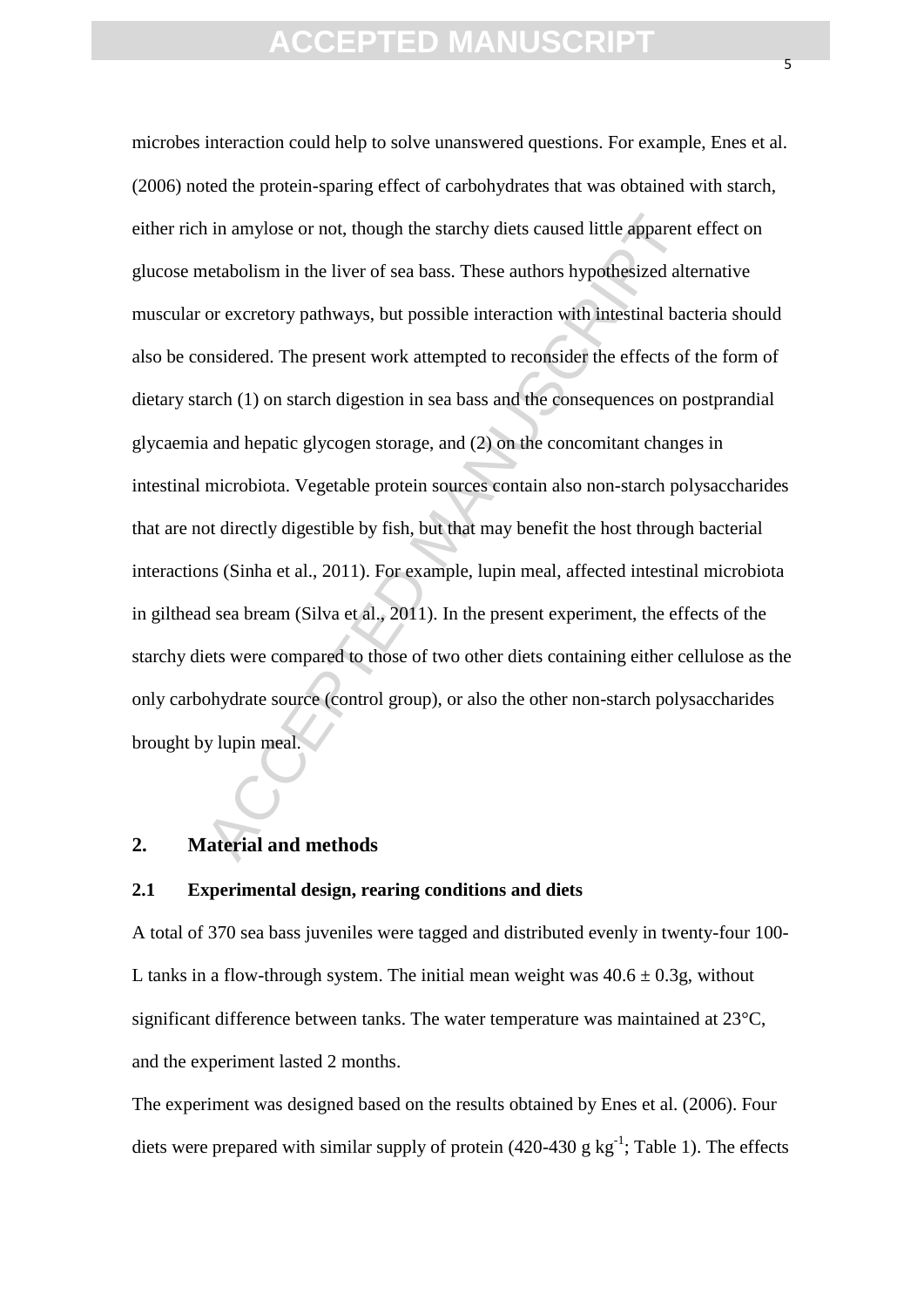rate additive (FM). Two forms of starch were compared (250 g kg<br>gestible (waxy maize WM, containing 99% amylopectin), or slowl<br>aize AM, resistant starch containing 70% amylose and 30% amylo<br>hy diets were compared to diet F of three different carbohydrate sources were studied in comparison with a control diet containing fish meal and fish hydrolysate as only protein sources, and cellulose as single carbohydrate additive (FM). Two forms of starch were compared (250 g  $kg^{-1}$ ), either highly digestible (waxy maize WM, containing 99% amylopectin), or slowly digestible (amylomaize AM, resistant starch containing 70% amylose and 30% amylopectin). The two starchy diets were compared to diet FM, and to a fourth diet with lupin meal that is rich in non-starch polysaccharides (LPM). The four diets were allotted to 6 replicates each (24 tanks in total). The diets were pelletised at mild temperature with a twin screw extruder (BC 45, Clextral, France) to avoid starch degradation (Liu et al., 2010; extrusion temperatures: 67°C, 58°C, 56°C, and 74°C for diets FM, WM, AM, and LPM, respectively). The fish were fed 12h a day under artificial daylight exposure with automatic continuous feeders. Before starting the experiment, the fish were adapted to the rearing conditions for two months, during which they were fed a commercial diet (Neo Grower Extra Marin; 43% protein, 20% fat; Le Gouessant Aquaculture, Lamballe, France).

#### **2.2 Sampling and analytical methods**

Eight individuals were sampled per tank at the start of the experiment, after feeding the commercial diet. In the morning of the sampling day, six hours before sampling, the fish were hand-fed to satiation. Then in the afternoon, under anaesthesia, faeces were gently harvested by abdominal stripping, and immediately frozen for metabolite analyses. Fish were sampled during two consecutive afternoons, six hours after hand-feeding, which corresponded to the optimal time for postprandial faecal production. After these two sampling days, the commercial feed was replaced by the experimental diets. By the end of the experiment, 56 days after the first sampling, faeces were collected again from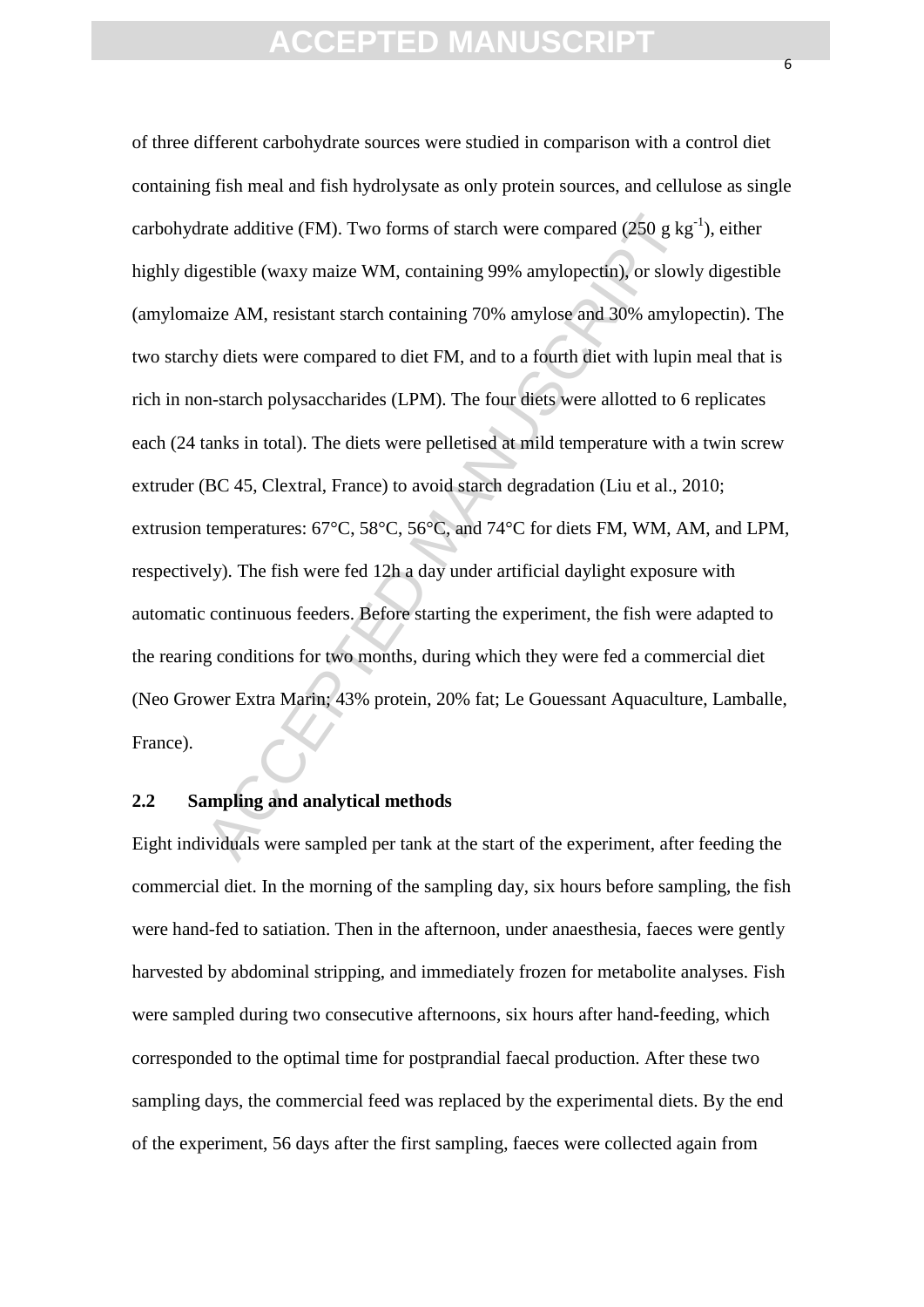ntal diets. The individual faecal samples were divided in two colle<br>was immediately frozen, as intended to analyse short-chain fatty a<br>romatography (Jouany, 1982; Zhao et al., 2006) and other metabo<br>omatography-mass spectr four of the eight individuals initially sampled per tank. The faeces were collected in the same conditions as those used at the beginning of the experiment, but after feeding the experimental diets. The individual faecal samples were divided in two collection tubes. One tube was immediately frozen, as intended to analyse short-chain fatty acids (SCFA) by gas chromatography (Jouany, 1982; Zhao et al., 2006) and other metabolites by liquid chromatography-mass spectrometry (LC-MS; Hansen et al., 2013; Supplementary Material S4). The second tube contained Extract-All (Eurobio) for RNA extraction and RT-PCR-DGGE with the method of Lamari et al. (2013). The fish were fed the experimental diets until the day of final sampling. At the end of the experiment, the same four individuals per tank were euthanized. This final sampling lasted 3 days, in a way to collect the blood samples for glycaemia and triglyceridemia measurement  $7 \pm 1$ hours after the last meal in the eight tanks that were treated on each of the three days (2 tanks diet<sup>-1</sup> day<sup>-1</sup>; Ducasse-Cabanot et al., 2007). At the same time, the fish were dissected, and the samples were chilled on ice. The intestine was washed out to empty the remaining contents before sampling. The proximal intestine was reserved for activity assays of digestive enzymes: free α-amylase (Metais and Bieth, 1968) and maltase in the brush border membrane of enterocytes (Ducasse-Cabanot et al., 2007). The liver was separated for RNA extraction to compare the expression of functional genomic markers: GK, PEPCK, and GLUT2 (Polakof et al., 2012b). Gut mucosa and associated microbiota were squeezed out from the distal intestine with metallic spatula, and collected with sterile tweezers for RNA extraction and RT-PCR-DGGE. The method allowed to discriminate the bacterial phyloptypes after the partial sequences of 16S ribosomal RNA, but these sequences could not be systematically read. When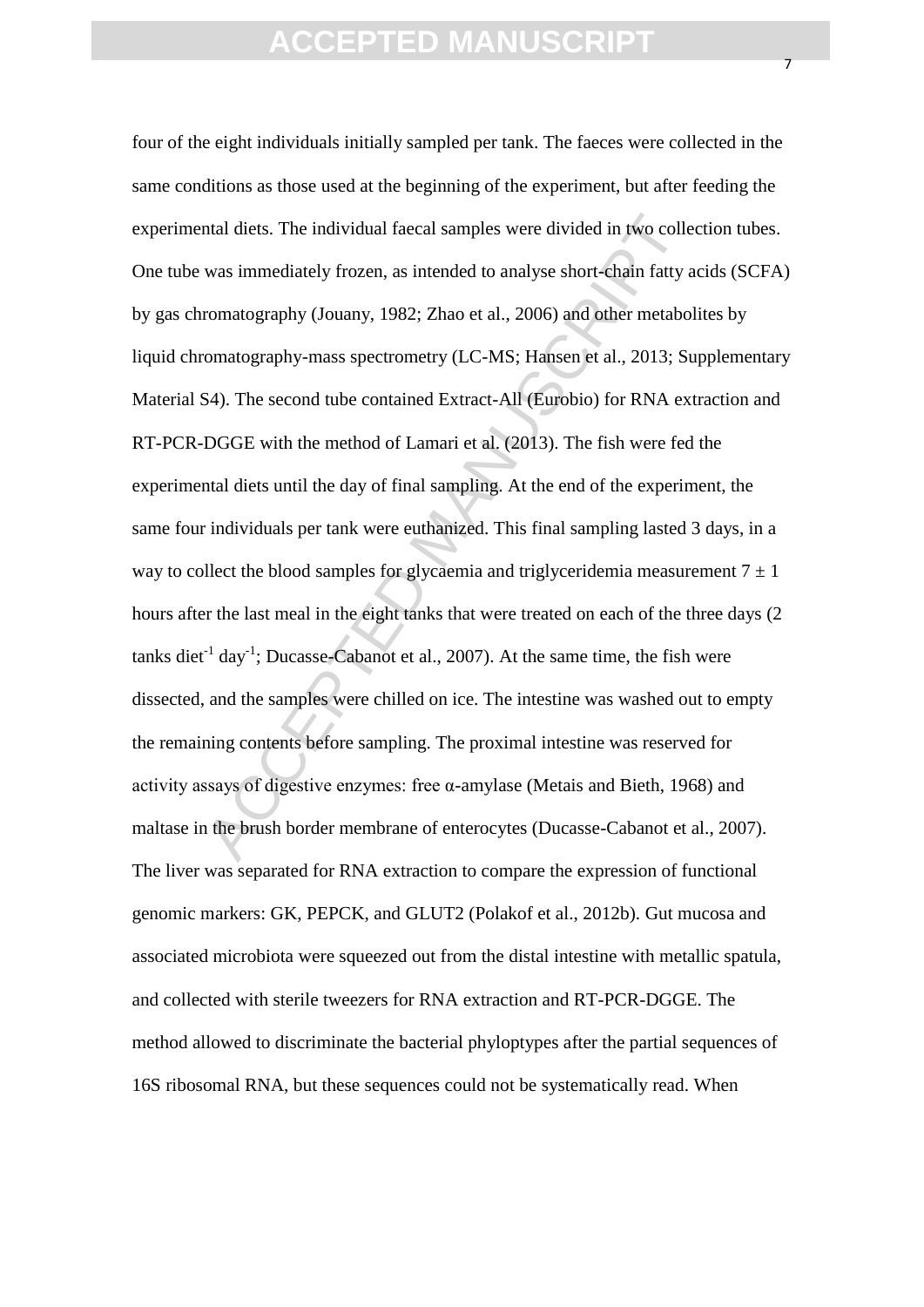feasible, some bands were extracted from the DGGE gels for bacterial sequencing (Lamari et al., 2013).

### **2.3 Statistics**

atistics<br>
Myses and faecal SCFA production were compared by ANOVA or<br>
St, depending on normality and homoscedasticity. Post-hoc tests we<br>
scomparisons between dietary groups: Tukey after ANOVA for grc<br>
accetate production; Body analyses and faecal SCFA production were compared by ANOVA or Kruskal-Wallis test, depending on normality and homoscedasticity. Post-hoc tests were used for multiple comparisons between dietary groups: Tukey after ANOVA for growth, somatic indices, and acetate production; Student-Newman-Keuls after ANOVA for plasmatic and enzymatic analyses, and after Kruskal-Wallis. The transcript levels of marker genes, and the bacterial community profiles were analysed with REST and PAST softwares, respectively (Ducasse-Cabanot et al., 2007; Lamari et al., 2013). The dissimilarities between the bacterial profiles of the dietary groups were evaluated with Bray-Curtis indices compared by ANOSIM and SIMPER (Clarke, 1993).

### **3. Results**

#### **3.1 Growth and somatic indices**

There was no significant difference between the final mean weights and mean individual specific growth rates (SGR) of the dietary groups (Table 2). However, the non-significantly higher mean weights in Groups LPM and AM were explained by higher viscerosomatic indices in both groups compared to WM and FM. The increase in visceral mass observed in the three experimental diets compared to the control FM was not distributed in the same way. The diet with resistant starch (AM) caused the highest increase in liver mass, followed by the amylopectin-rich diet (WM), and both groups were significantly different from Groups LPM and FM, whose hepathosomatic indices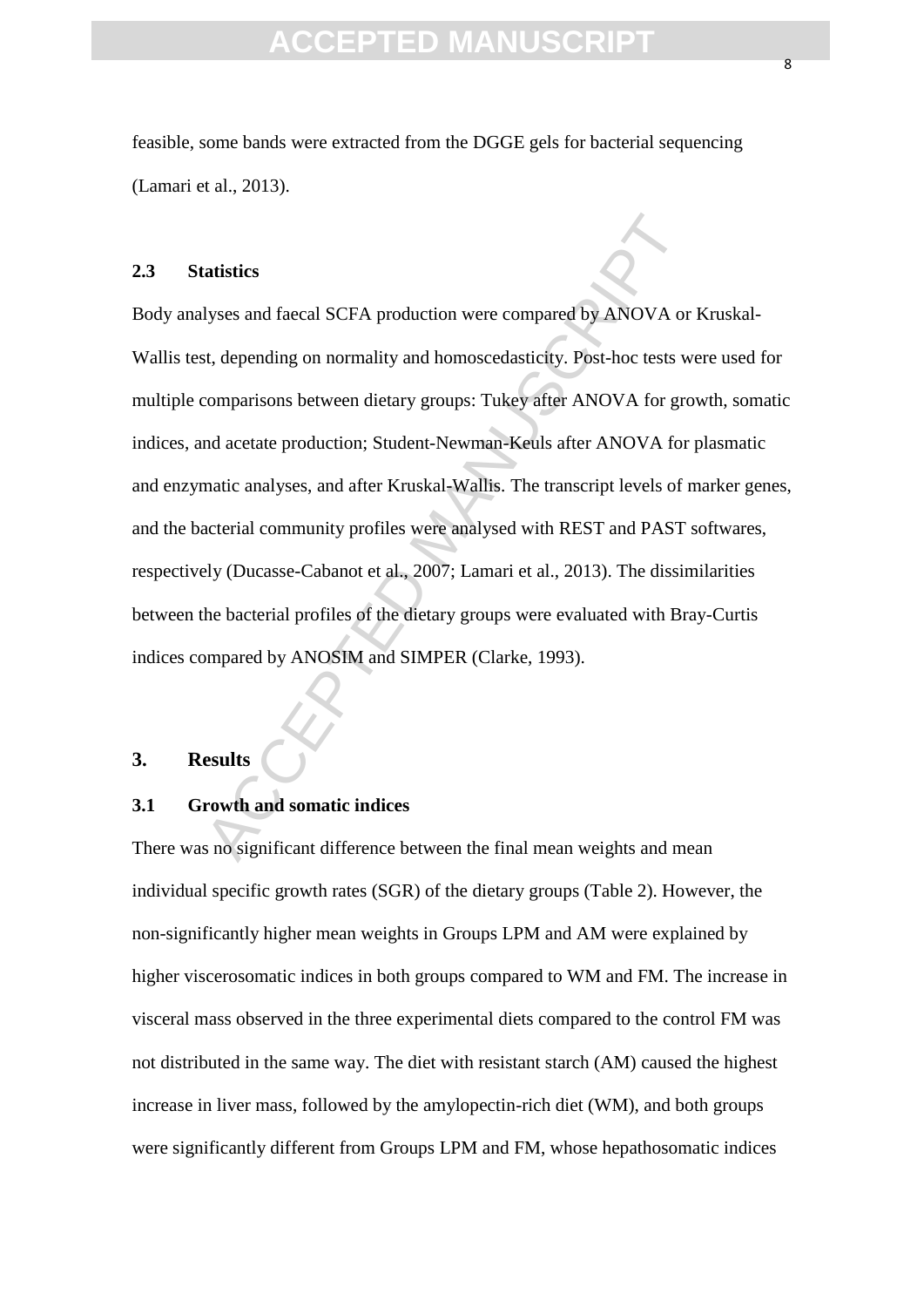were similar. The significant difference observed between the viscerosomatic indices of these last two groups was likely due to an increase of perivisceral fat tissue with the diet containing lupin meal (LPM).

### **3.2 Postprandial glycaemia, triglyceridemia, and enzyme activities in the intestine**

g lupin meal (LPM).<br>
Substramatial glycaemia, triglyceridemia, and enzyme activities is<br>
a was higher  $7 \pm 1$  h after the last meal in the group fed resistant sto<br>
to the other dietary groups (Table 3). This postprandial Glycaemia was higher  $7 \pm 1$  h after the last meal in the group fed resistant starch (AM) compared to the other dietary groups (Table 3). This postprandial timing for sampling was likely too late to observe hyperglycaemia in Group WM, which was characterized however by a higher triglyceridemia.

At the same time, the activity of amylase was lower in the intestine of fish fed resistant starch (AM) compared to the other dietary groups, while higher activity of maltase was observed in the brush border membrane of the enterocytes in the same group compared to the others (Table 3).

# **3.3 Hepatic gene expressions for key markers of glucose metabolism and transport**

Glucokinase (GK) is the enzyme that phosphorylates glucose to glucose-6-phosphate, the first limiting step of glucose storage in the liver. The amylopectin-rich diet WM increased significantly the level of expression of the corresponding gene, compared to the control group FM (Fig. 1). This stimulation was less marked with the group fed resistant starch, which was significantly different only from Group LPM in this regard. Conversely, the gene coding for phosphoenolpyruvate carboxykinase (PEPCK) was repressed in the two groups fed starchy diets, which were both significantly different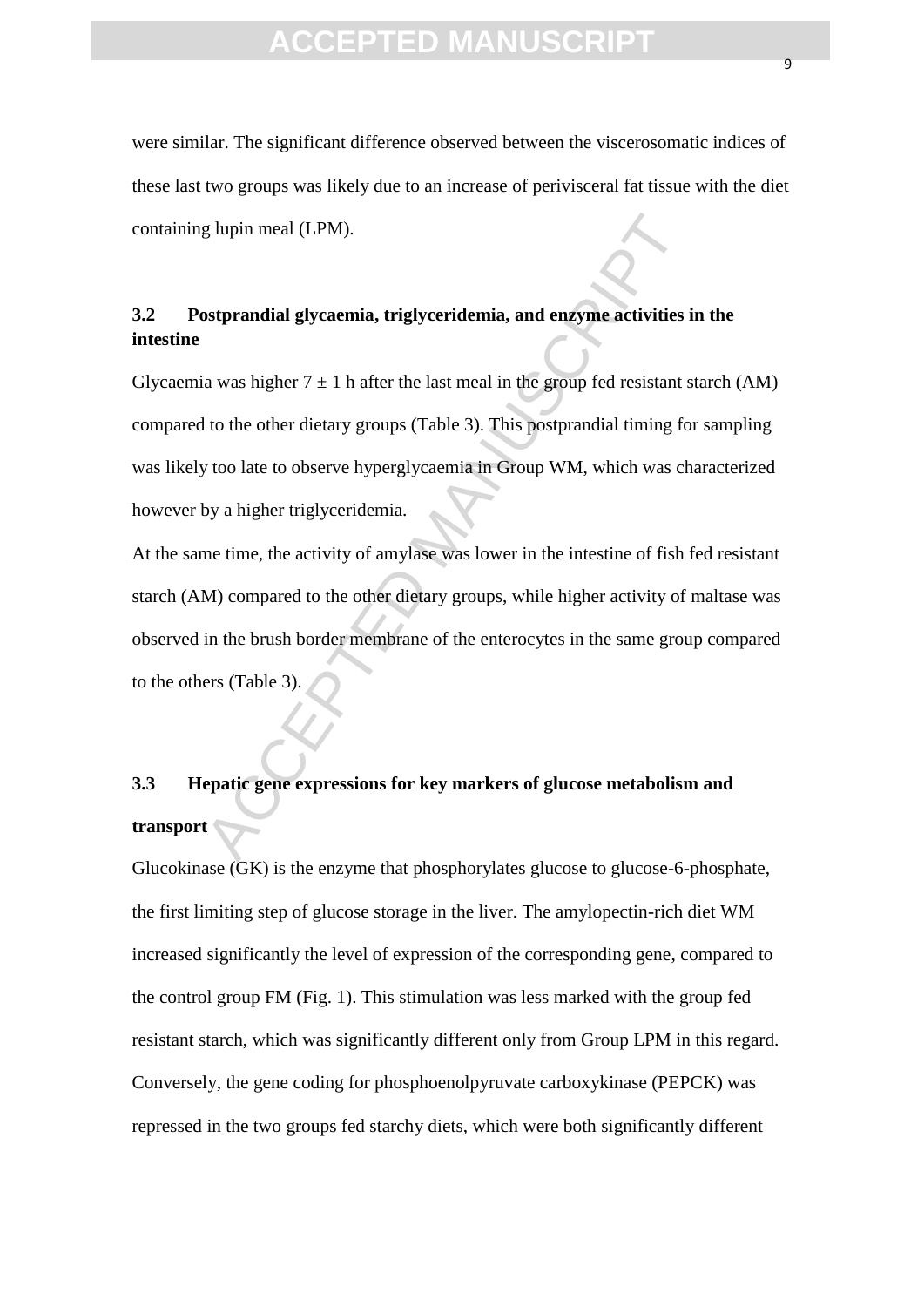from the control with this marker. This enzyme converts oxaloacetate into phosphoenolpyruvate, the first step of gluconeogenesis in the liver, and decreases when the animals are fed carbohydrates. GLUT2 is a bidirectional glucose transporter that is required in liver cells to uptake or to secrete glucose for storage or production, respectively. The expression of the corresponding gene was not significantly different between diets.

### **3.4 Microbial communities at the end of the experiment**

Is are fed carbohydrates. GLUT2 is a bidirectional glucose transport<br>a liver cells to uptake or to secrete glucose for storage or producti<br>ely. The expression of the corresponding gene was not significantl<br>diets.<br><br>**EXECEPT** By the end of the two months of feeding the experimental diets, the mucosal and faecal communities were significantly affected by the diet. The comparison of Bray-Curtis similarity by ANOSIM indicated that the bacterial profiles were dissimilar between the samples from every dietary group, except between the faeces of Groups WM and FM (Table 4). In the faecal samples, the SIMPER overall average dissimilarity between all the diets was higher than in the mucosal samples (55.9 and 51.8%, respectively). This was due to the faecal samples of Group LPM that appeared as the most dissimilar from the others.

The main OTU contributing to dissimilarity between dietary groups among mucosal samples was identified as *Vibrio* sp. BJ (Table 5), which was abundant with the starchy diets, and particularly less abundant with diet LPM, while an unidentified OTU was abundant with the non-starch diets (8%, Supplementary Table S1). *Clostridium* sp. DQ was abundant with diets AM and LPM (8%), and the most abundant OTU corresponded to Enterobacteriaceae DE, particularly with LPM (11%).

In the faecal samples, the main OTUs contributing to dissimilarity between dietary groups were distributed quite differently from what was observed in the mucosal

 $1<sub>0</sub>$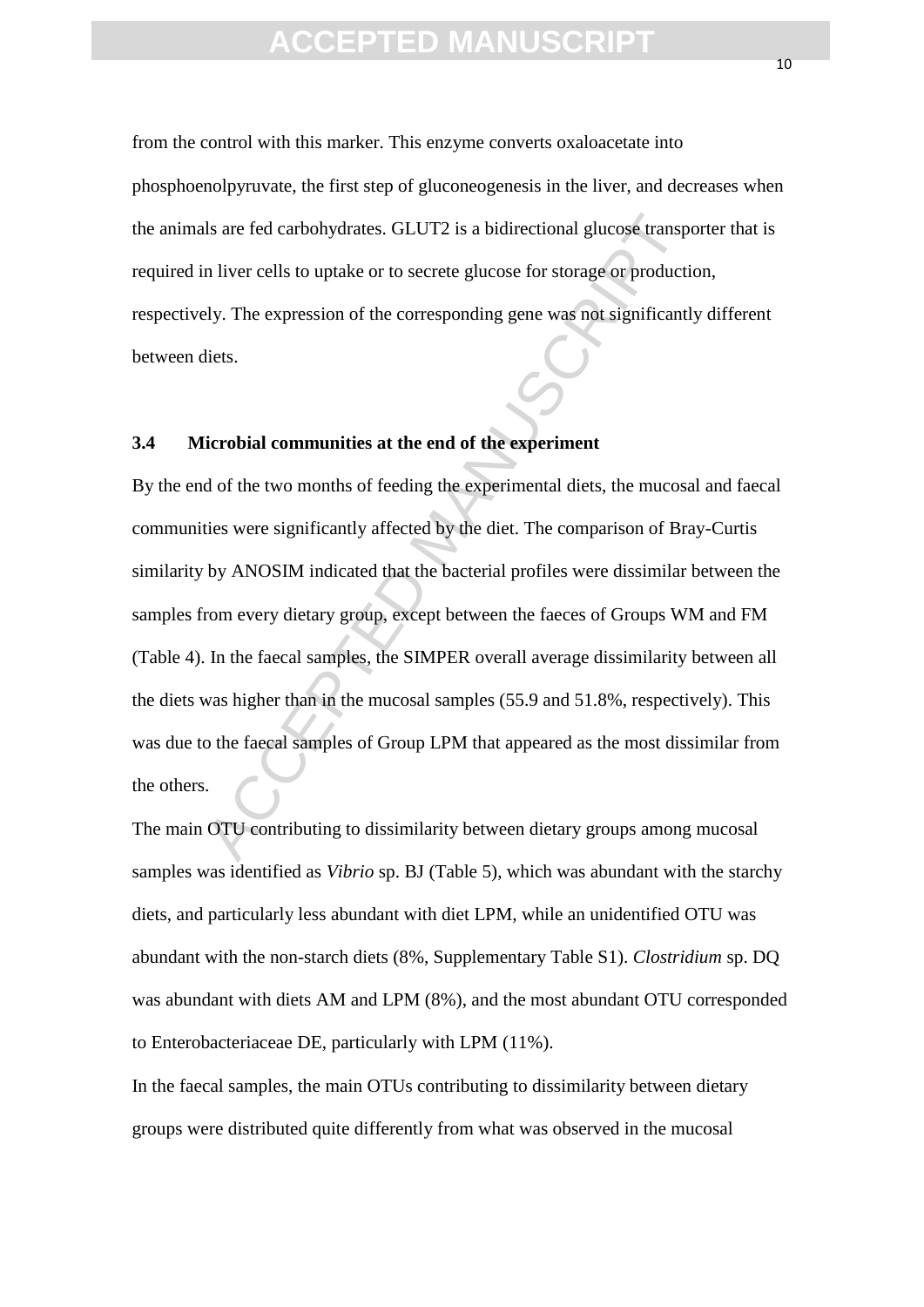lance of this OTU was higher in the other dietary groups, compare<br>lata, especially with the starchy diets (Supplementary Table S2). T<br>OTUs in Groups AM and FM were not identified. *Clostridium* sp<br>abundant in the faeces fr samples. the most abundant faecal OTU corresponded still to Enterobacteriaceae DE, which was present at the same relative level as in mucus in Group LPM (11%), while the abundance of this OTU was higher in the other dietary groups, compared to the mucosal data, especially with the starchy diets (Supplementary Table S2). The other dominant OTUs in Groups AM and FM were not identified. *Clostridium* sp. DQ was much less abundant in the faeces from Group AM, compared to the mucosal samples, while this OTU was abundant in both compartments with diet LPM. Another difference between Groups AM and LPM was about the abundance of *Methylocella* sp. DR, which was relatively high in the faecal samples from Group LPM, and low in those from Group AM, whereas the reverse trend was observed in mucus. In faeces, there was no detection of *Vibrio* sp. BJ, which was especially abundant in the mucosal samples with the starchy diets. A closely related OTU, *Vibrio* sp. DP, was detected instead, and particularly abundant in Group LPM, whereas another OTU, *Vibrio* sp. AY, was more abundant in the starchy diets. Two other OTUs were also identified: *Brevinema* sp. DZ (3% with diet AM), and *Saccharopolyspora* sp. BI (3 % with diet LPM). In Group FM, the OTU distribution of the faecal samples was evener and more equitable than in the groups fed the starchy diets (Supplementary Table S3).

### **3.5 Short chain fatty acids and other faecal metabolites**

SCFA were determined in faecal samples collected from all diet groups one week before the end of the experiment. Acetic acid was the only SCFA detected with the method applied. The highest concentrations were detected in AM and WM, indicating higher fermentation activities in these groups (Table 6). In Group AM, the untargeted metabolite analysis by LC-MS revealed a high diversity of faecal metabolites, which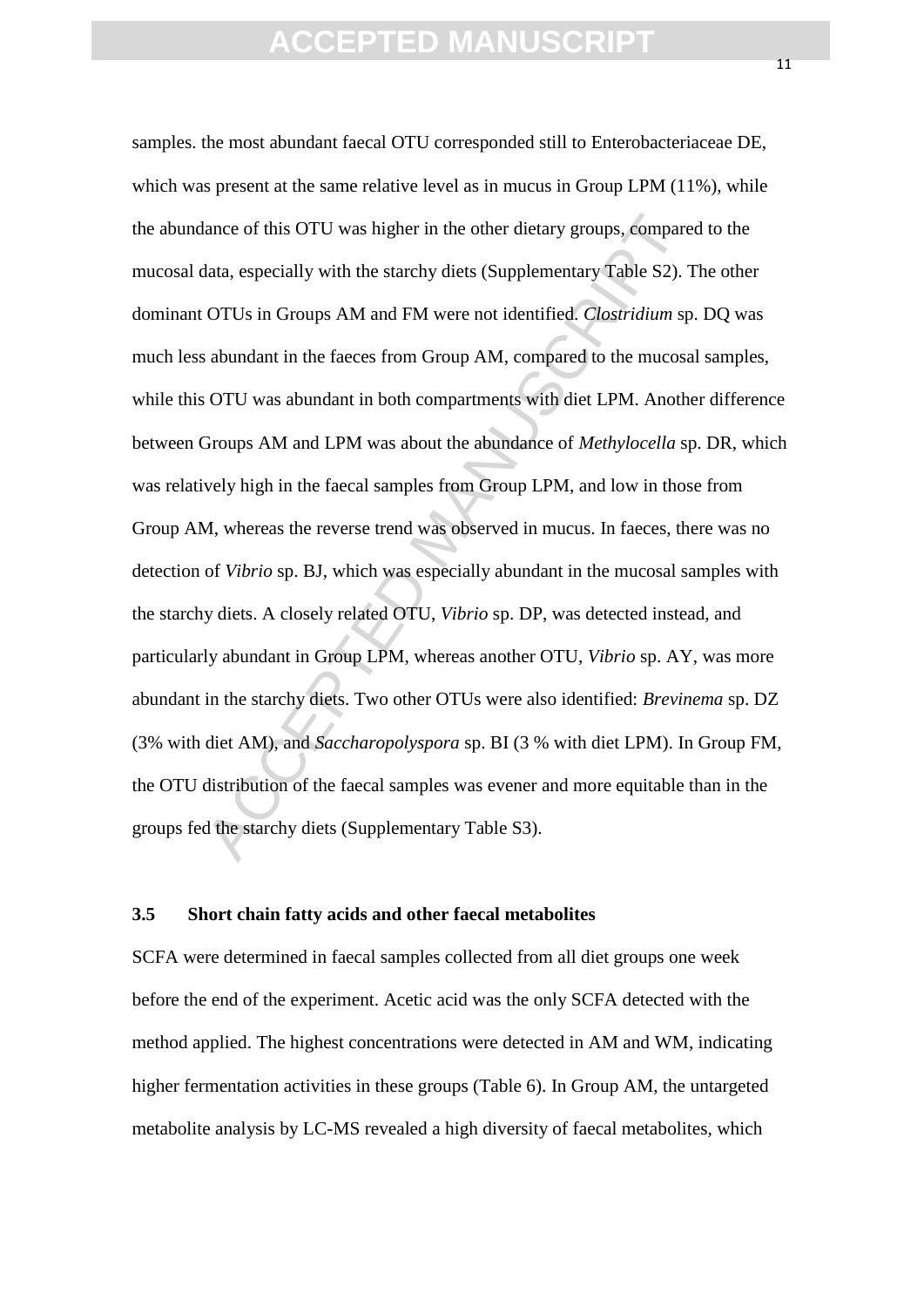differed from those of Groups FM and LPM (Supplementary material S4). The annotation of metabolites revealed that Group LPM contained peptides that did not appear in the other groups.

### **4. Discussion**

the other groups.<br>
iscussion<br>
Ad Oliva-Teles (2004) did not find any influence of dietary lupin n<br>
andices of gilthead sea bream, at variance with the present study on<br>
xperiment, lupin meal depressed maltase aetivity in g Pereira and Oliva-Teles (2004) did not find any influence of dietary lupin meal on somatic indices of gilthead sea bream, at variance with the present study on sea bass. In another experiment, lupin meal depressed maltase activity in gilthead sea bream enterocytes (Silva et al., 2010), contrary to what was presently observed in sea bass. That may suggest some discrepancy between the dietary influences of lupin meal on the two species, which differed in their response to the inclusion of other plant raw materials (Nikolopoulou, 2009). The evacuation rate from stomach is slower in sea bass compared to sea bream, with higher hydratation level, and lower pH (Nikolopoulou et al., 2011). That may result in further hydrolysis of the digestible polysaccharides brought by lupin meal in sea bass compared to sea bream, and then in higher maltase activity in the enterocytes. This better digestive efficiency of lupin meal in sea bass did not benefit to growth, or to hepatic neoglycogenesis, but it increased likely the perivisceral mass. Another vegetable diet with mixed protein sources caused an increase of mesenteric fat in rainbow trout (de Francesco et al., 2004), which may corroborate the effect of lupin meal that was deduced from the viscerosomatic index of sea bass. The reason for such fat deposition is not clear, but possibly related to endocrinal regulation.

Enes et al. (2006) noted that diets with normal or waxy maize starch did not affect growth in sea bass. The viscerosomatic index was not significantly affected by the diets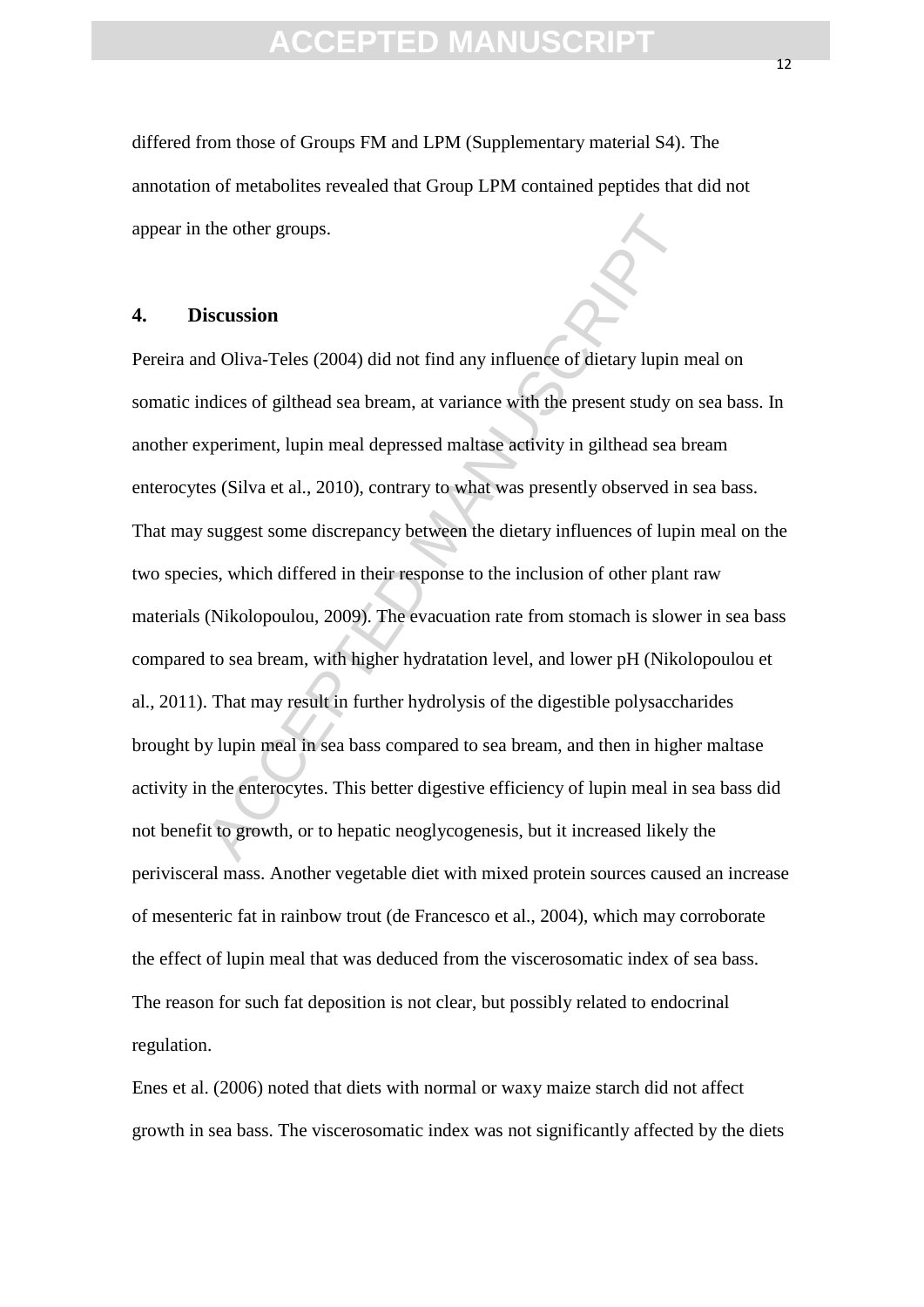icant differences between the hepatosomatic indices of the dietary<br>ly with the form and amount of starch supplied, but the highest inded to the group fed 20% normal starch (72% amylopectin, 28% is<br>t experiment, the 25% of in the experiment of Enes et al. (2006), but starch was incorporated at 10-20% in the diet, instead of 25% in the present experiment. In the experiment of Enes et al. (2006), the significant differences between the hepatosomatic indices of the dietary groups did not comply with the form and amount of starch supplied, but the highest index corresponded to the group fed 20% normal starch (72% amylopectin, 28% amylose). In the present experiment, the 25% of starch supply increased the liver mass, especially with resistant starch. Surprisingly, the hepatic reserve storage seemed particularly stimulated with a high amount of amylose in sea bass, whereas the hepatosomatic index increased in sunshine bass with the digestibility of dietary carbohydrates (Rawles and Lochman, 2003). Other experiments on European sea bass indicated that somatic indices correlated generally with the amount of gelatinized starch (Peres and Oliva-Teles, 2002; Moreira et al., 2008; Enes et al., 2010), unlike with raw starch (Dias et al., 1998; Peres and Oliva-Teles, 2002). However, such indices are too rough to reflect accurately the utilization of carbohydrates.

The postprandial glycaemia kinetics seemed to differ between sea bass and sunshine bass, in which blood glucose clearance was slower with amylopectin than with amylose (Rawles and Lochman, 2003). Enes et al. (2006) did not detect significant differences in glycaemia 6h after the last meal, whether sea bass were fed diets containing 10 or 20% of either waxy maize or normal starch. In the present experiment with 25% starch in the diet, blood glucose was more elevated at 7 h with resistant starch compared to the group fed waxy maize, suggesting some delay in the peak of postprandial glycaemia with high supply of slow sugar. Peres et al. (1999) argued an important role of plasmatic triacylglycerides in glucose regulation. It is likely that the high postprandial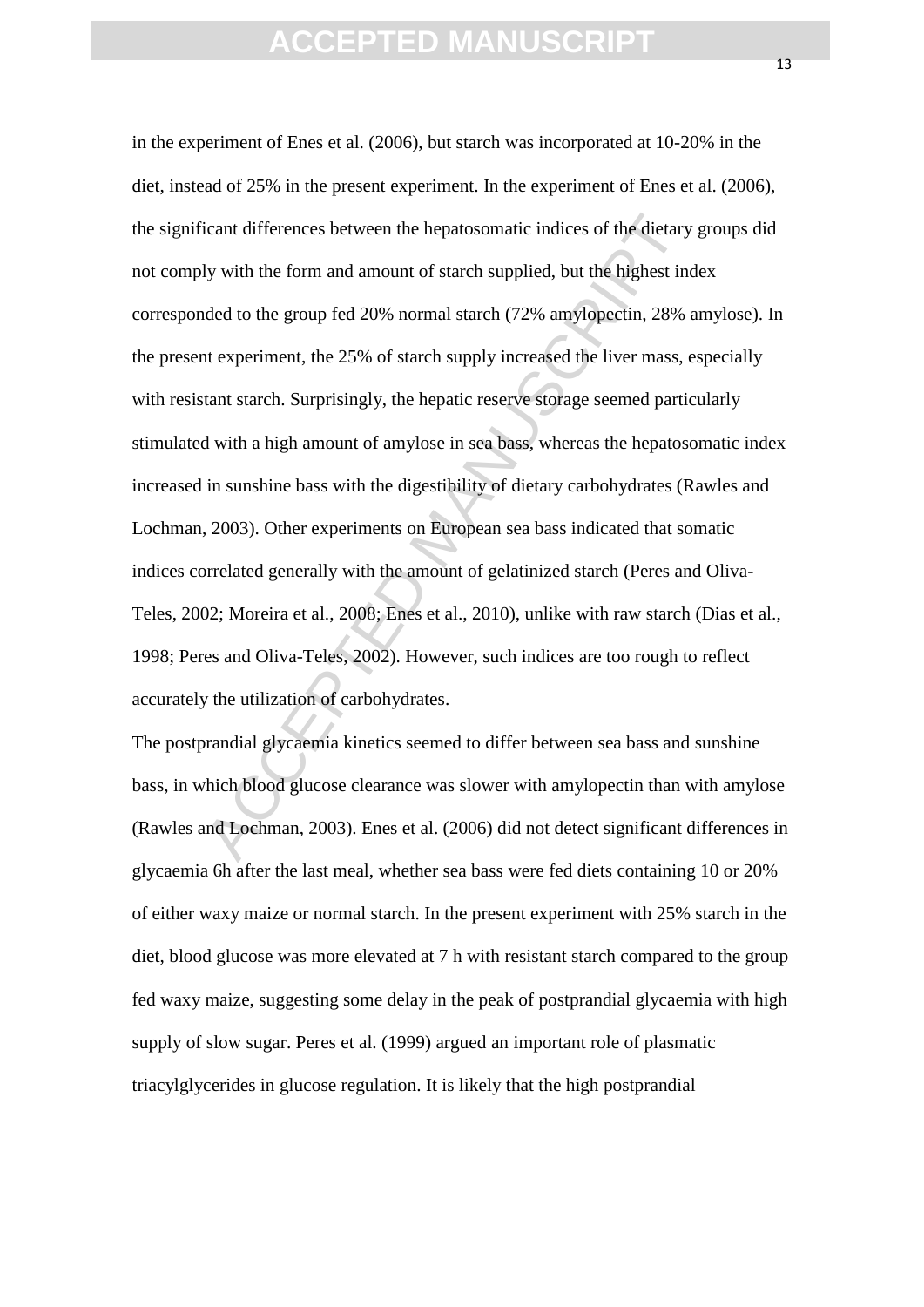triglyceridemia observed at 7h with waxy maize corresponded to subsequent lipogenesis in the liver after early plasmatic glucose clearance.

brandial activities of digestive enzymes in the intestine, and the collasmatic glucose, confirmed the difference in hydrolysis velocity to sof dietary starch. Amylolysis requires the adsorption of amylase estructure of amy The postprandial activities of digestive enzymes in the intestine, and the concomitant level of plasmatic glucose, confirmed the difference in hydrolysis velocity between the two forms of dietary starch. Amylolysis requires the adsorption of amylase in the crystalline structure of amylopectin (Warren et al., 2013). Hamid et al. (2011) noted that the specific activity of amylase was higher with A-type starch than with C-type, which is intermediary between A-type and B-type starches. Waxy maize is classified as type A, whereas amylopectin is of type B in amylomaize (Jane, 2004). It seems that the adsorption of amylase was slower on amylomaize that was harder to hydrolyse than the almost pure matrix of A-type amylopectin in waxy maize. That resulted in a lower level of free amylase 7h after the last meal in the intestine of fish fed resistant starch, compared to the other diets. This slow release of maltose stimulated a higher activity of maltase in the enterocytes, resulting in a higher level of glucose in the plasma. In the meanwhile, the easy hydrolysis of waxy maize seemed already completed in Group WM, and the enzymatic activities and glycaemia rejoined the baseline levels observed with the two groups fed without starch.

The GK mRNA level is a highly specific marker of hepatic glucose phosphorylation in fish (Enes et al., 2009). The up-regulation of gene GK confirmed the glycaemic surge in the group fed waxy maize, compared to the control without starch. A stimulation of hepatic glucokinase activity was already observed by Enes et al. (2006), whether sea bass were fed way maize or normal starch. Interestingly, the trend of GK gene overexpression was not significant in the group fed resistant starch, suggesting further a self-regulation of glucose release due to slow digestion of amylomaize. In fish, PEPCK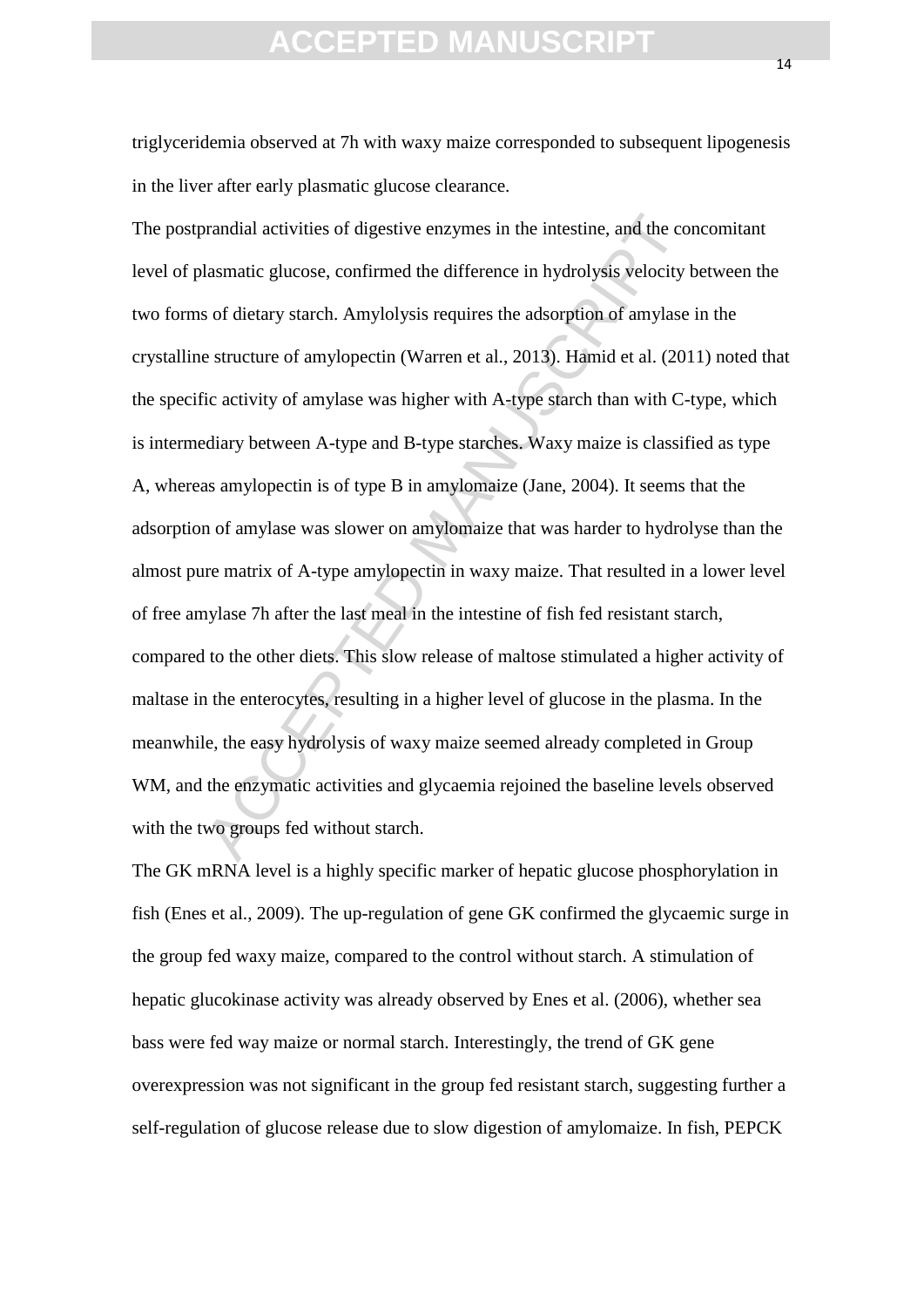drial activity that is not dependent on the nutritional status, unlike<br>Enes et al., 2009). In sea bass however, PEPCK gene expression w<br>in the two groups fed starchy diets compared to the control, confi<br>in tresponse to die activity is highly specific to gluconeogenic tissues. The nutritional regulation of this activity was generally not evidenced in fish liver, due to the prevalence of the mitochondrial activity that is not dependent on the nutritional status, unlike the cytosolic activity (Enes et al., 2009). In sea bass however, PEPCK gene expression was downregulated in the two groups fed starchy diets compared to the control, confirming thus an efficient response to dietary carbohydrates at a metabolic level. GLUT2 is involved in glucose homeostasis by facilitating the transport across the membrane of hepatocytes, and the gene needs to be highly expressed irrespective of the nutritional status. In agreement with Enes et al. (2009), there was no significant difference between the expression levels of GLUT2 gene in the present experiment.

The intestinal microbial community may also be involved in the differences observed in the host, since it was significantly modulated by feed composition. It should be kept in mind that RT-PCR-DGGE was used in this experiment to focus on the active part of microbiota by comparing the abundances of 16S ribosomal RNA. The difference observed between DNA- and RNA-based analyses has been documented in fish microbiota (Navarrete et al., 2012; Lamari et al., 2013). In spite of a core intestinal microbiota that may resist dietary change in rainbow trout (Wong et al., 2013), there is growing evidence that another fraction of the bacterial community does depend on feed components in the intestine of trout (Heikkinen et al., 2006; Merrifield et al., 2009; Mansfield et al., 2010; Desai et al., 2012; Navarrete et al., 2012) and other fish (Ringø et al., 2006; Silva et al., 2011). In the faecal samples of the present experiment, the lupin meal caused the maximum dissimilarity in bacterial profiles, compared to the control group. This dissimilarity was already noted in the intestinal contents of gilthead sea bream by Silva et al. (2011). Lupin is generally rich in  $\alpha$ -galactosides, which can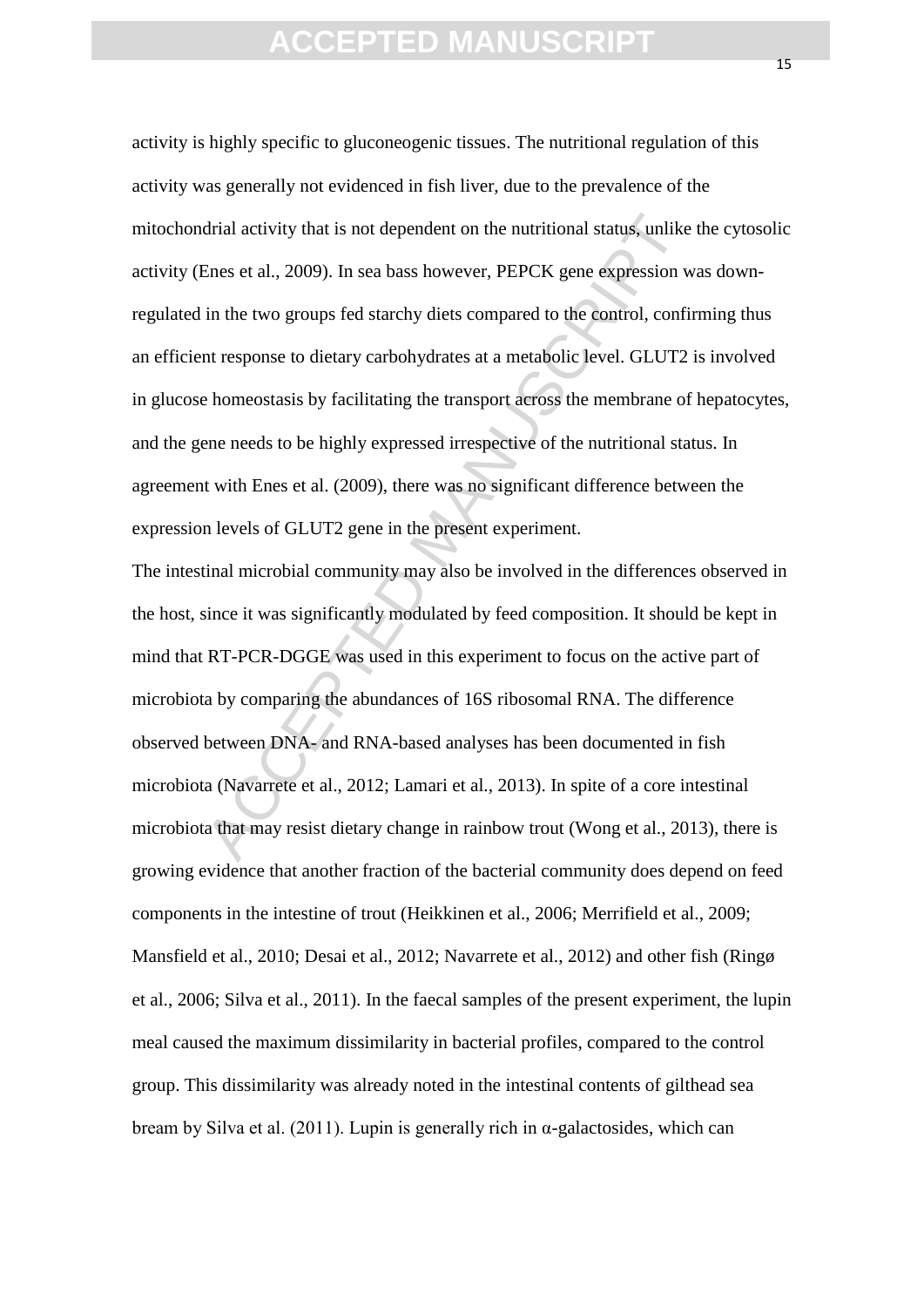in the facees of sea bass fed the different diets, while *Clostridium*<br>with lupin. Faecal microbiota are quite different in sea bass and n<br>erently affected by lupin fibre. Smith et al. (2006) noted the bifide<br>ernel fibre i influence faecal microbiota, possibly repressing some Vibrionaceae in gilthead sea bream (Silva et al., 2011). In the present experiment the dominant *Vibrio* sp. was different in the faeces of sea bass fed the different diets, while *Clostridium* sp. was promoted with lupin. Faecal microbiota are quite different in sea bass and man, and they seem differently affected by lupin fibre. Smith et al. (2006) noted the bifidogenic effect of lupin kernel fibre in human stools, whereas one group of *Clostridium* sp. was repressed. The mucus-associated bacteria were affected by the diet, but likely also in interaction with the host. The dominant *Vibrio* sp. in mucus was different from those observed in faeces, and particularly repressed in the group fed lupin. This meal seems an interesting feed component, as a source of non-starch polysaccharides, possibly limiting opportunistic bacteria such as Vibrionaceae. Starch, particularly amylopectin, should be added carefully in view of the possible stimulation of opportunists. However in the present experiment, the faecal community of the group fed waxy maize was not significantly dissimilar from that of the control group, whereas resistant starch and lupin meal affected clearly the bacterial profiles. The four groups showed dissimilar mucosal communities, and the fast digestion of waxy maize by sea bass may indirectly influence the bacterial profile at the mucosal interface. Many intestinal bacteria that produce amylase may interfere on starch digestion, including Enterobacteriaceae and Vibrionaceae isolated in marine fish (Sugita et al., 1996), *Clostridium* sp. in freshwater fish (Sugita et al., 1997), and *Saccharopolyspora* sp. A9 in marine sediment (Chakraborty et al., 2011).

Acetate is by far the most abundant short chain fatty acid that is produced in the intestine of mammals fed resistant starch and non-starch polysaccharides (Topping and Clifton, 2001). Acetate is also the predominant SCFA produced in fish intestine (Smith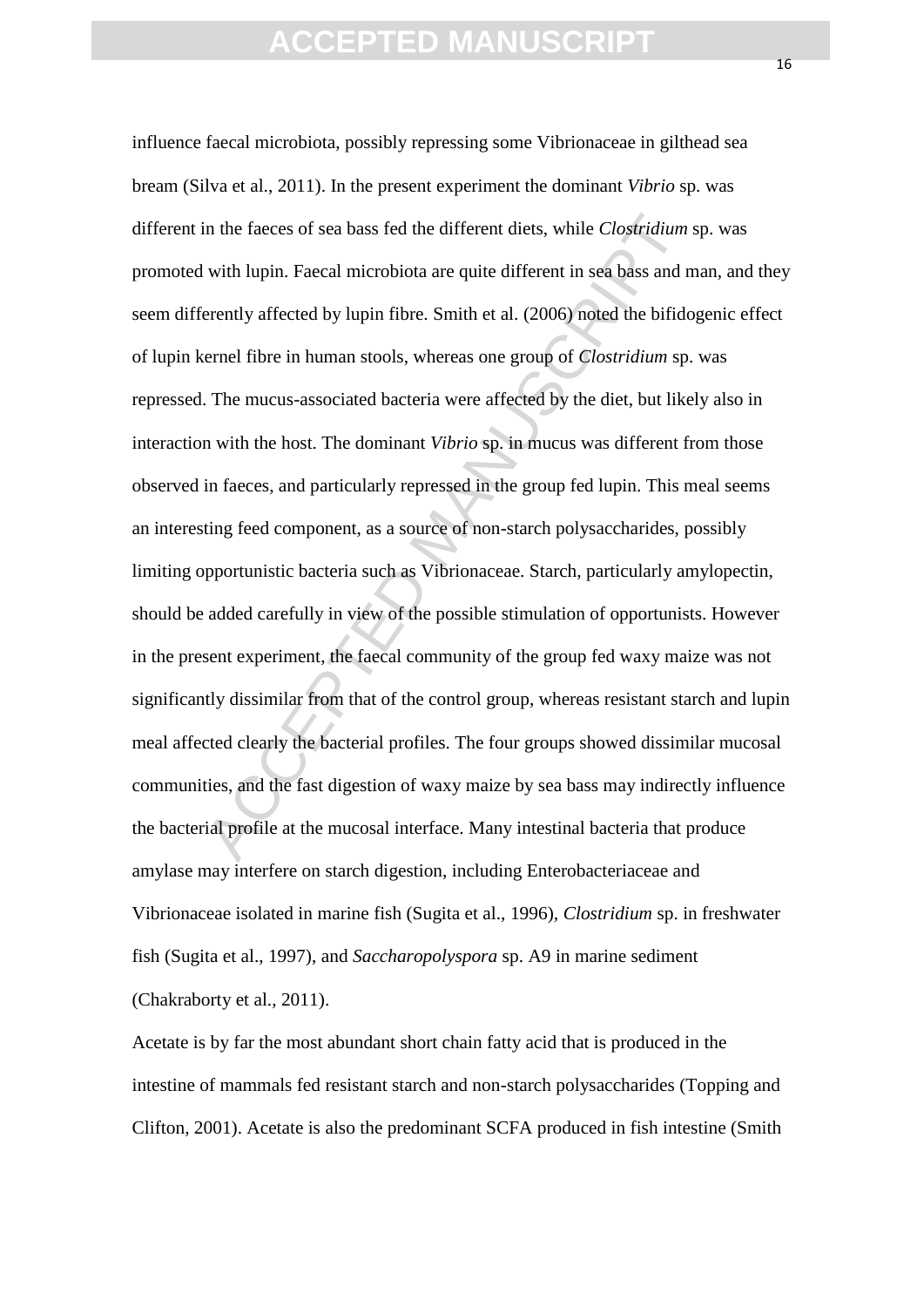ds may be efficient, even remaining below the detection threshold<br>the highest concentration of acetate in sea bass facces, suggesting<br>lomaize, but also waxy maize, were partly metabolized by microb<br>Clements et al. (1994) s et al., 1996; Clements, 1997). It should be kept in mind that butyrate and other SCFA are quickly metabolised by enterocytes as energy source, and that such beneficial compounds may be efficient, even remaining below the detection threshold. The starchy diets gave the highest concentration of acetate in sea bass faeces, suggesting that not only amylomaize, but also waxy maize, were partly metabolized by microbiota in fish intestine. Clements et al. (1994) stressed that plasmatic acetate can be produced either from intestinal fermentation, or from endogenous hydrolysis of acetyl CoA. However, the intestinal excretion of endogenous acetate is unlikely, and a fermentative origin can be assumed for the greatest part of faecal acetate. A decrease of the intestinal pH due to SCFA production in herbivorous fish was hypothetized by Clements (1997), but such effect was likely negligible in sea bass, due to the low concentration of faecal acetate. It is clear that the diet influenced intestinal microbiota, but the impact of these changes on the host remains to be evaluated. Untargeted metabolite analysis is a new approach that may contribute to the understanding of the function of the intestinal microbiota and the interactions with the host (Zheng et al., 2011; Matsumoto et al., 2012). Analyses of faecal metabolites by LC-MS with "time-of-flight" (TOF) detection confirmed the differences observed between dietary groups (Supplementary material S4). Resistant starch produced the highest diversity of metabolites, possibly due to the wide distribution of amylases among bacteria (Pandey et al., 2000). The metabolite profile obtained with lupin meal appeared less dissimilar from that of the control group, but the influence of the vegetable source protein on the bacterial profile in faeces suggests that competent bacteria were selectively stimulated to produce a limited number of digestion products. In particular, lupin meal induced the production of peptides that were not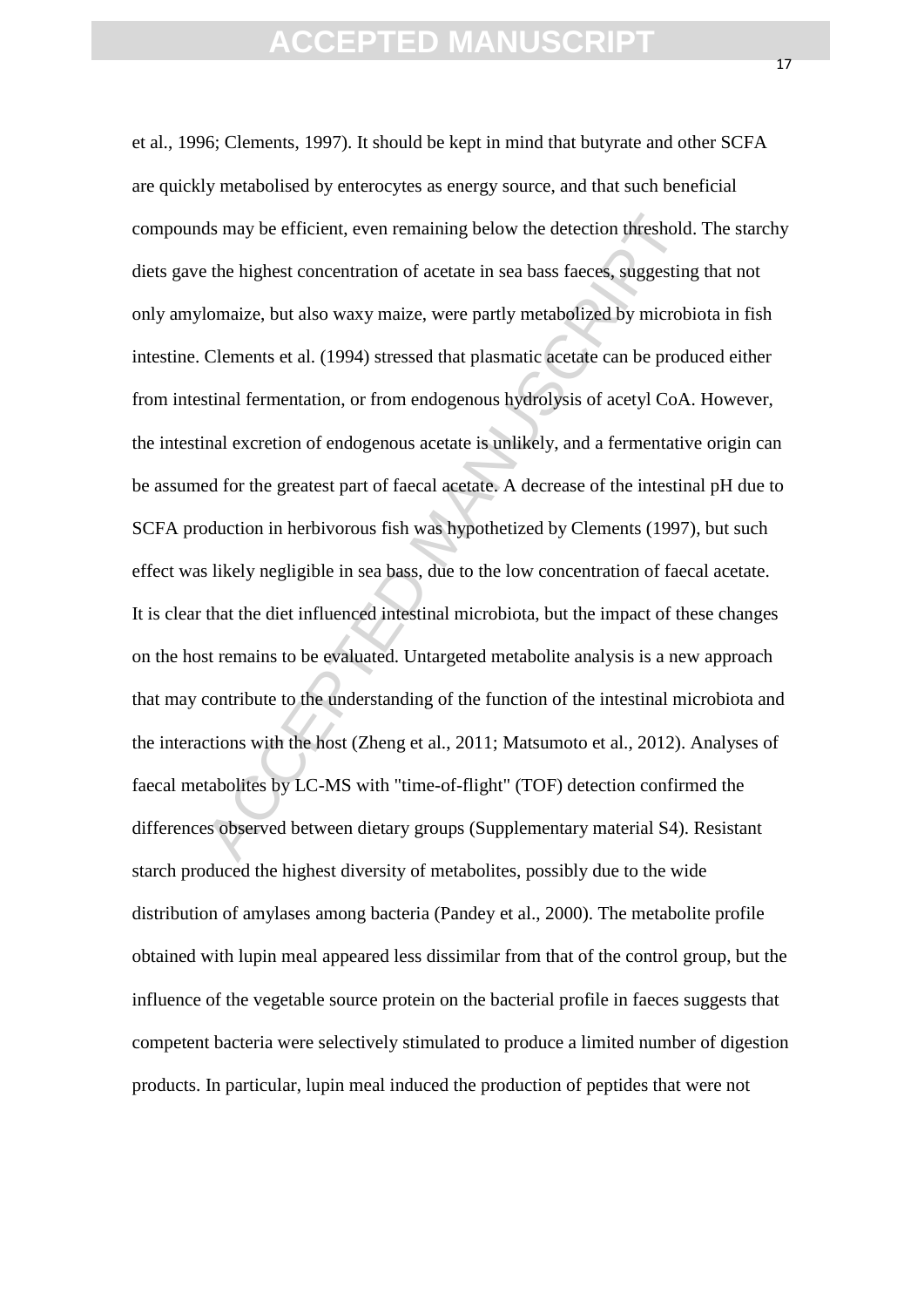### **CEPTED MANUS**

found in the other groups, likely due to the difference in dietary proteins, but the possible interaction with intestinal microbiota remained unclear.

### **5. Conclusion**

onclusion<br>
a bass is strictly carnivorous in the wild, this experiment confirm<br>
an be fed large amount of plant carbohydrates. Its diet can contain<br>
thout detrimental effect, and the faecal production of acetate sugge<br>
con Though sea bass is strictly carnivorous in the wild, this experiment confirmed that the species can be fed large amount of plant carbohydrates. Its diet can contain at least 25% starch without detrimental effect, and the faecal production of acetate suggested a bacterial contribution to the digestion process. As proposed by Karasov et al. (2011), the functional flexibility of the microbiome play likely an important role in the digestive adaptability of fish, but that remains to be further investigated.

### **Acknowledgements**

This work was carried out with financial support from the Commission of the European Communities, specific RTD programme of Framework Programme 7, PROMICROBE (GA 227197).

### **References**

Adamidou, S., Nengas, I., Alexis, M., Foundoulaki, E., Nikolopoulou, D., Campbell, P., Karacostas, I., Rigos, G., Bell, G.J., Jauncey, K., 2009. Apparent nutrient digestibility and gastrointestinal evacuation time in European seabass (*Dicentrarchus labrax*) fed diets containing different levels of legumes. Aquaculture 289, 106-112.

Blazek, J., Copeland, L., 2010. Amylolysis of wheat starches. I. Digestion kinetics of starches with varying functional properties. J. Cereal Sci. 51, 265-270.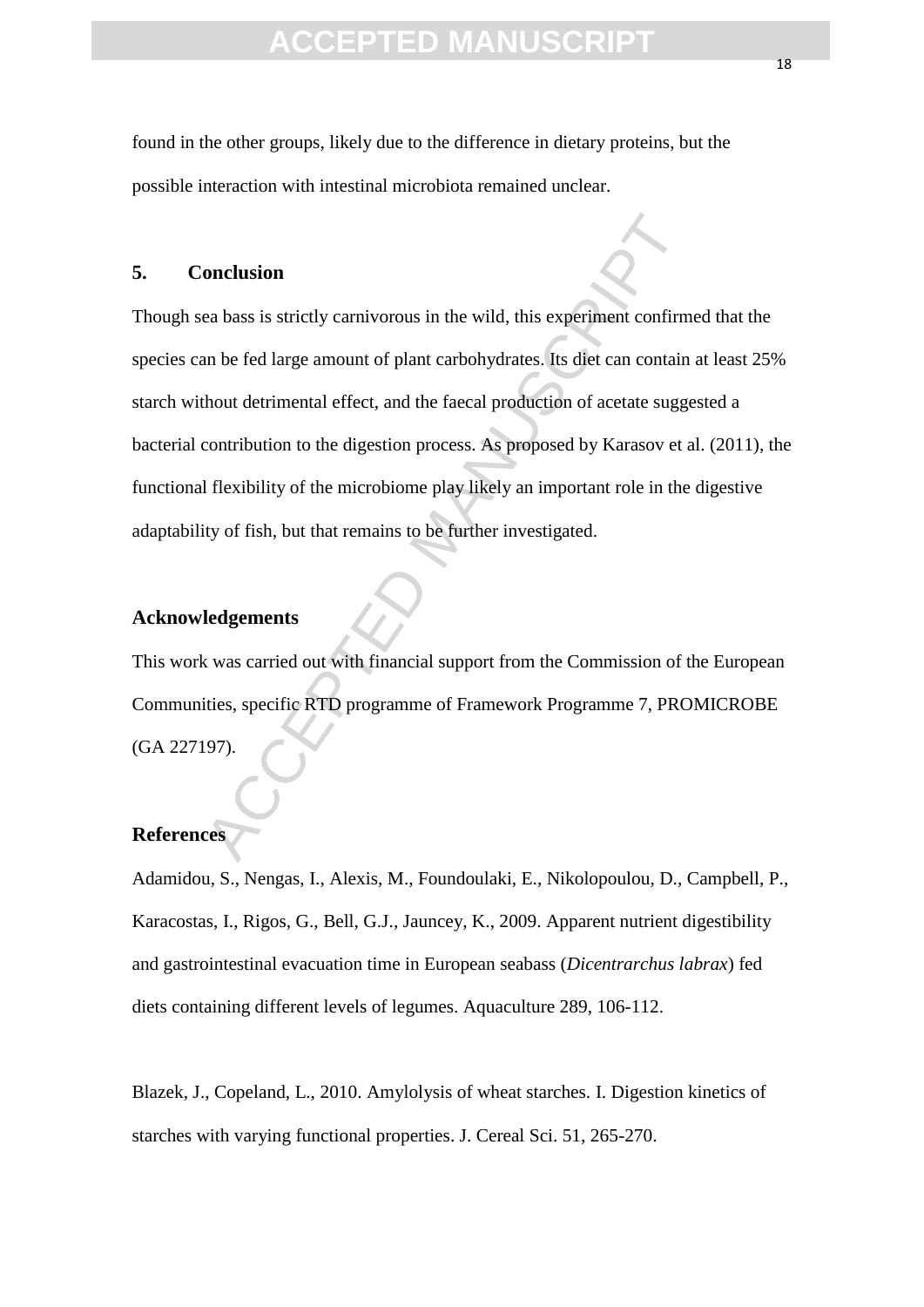X., Kokare, C., 2011. Characterization and stability studies on sur<br>
and oxidant stable  $\alpha$ -amylase from marine haloalkaliphilic *Sacche*<br>
Mol. Catal. 68B, 52-58.<br>
..R., 1993. Non-parametric multivariate analysis of chang Chakraborty, S., Khopade, A., Biao, R., Jian, W., Liu, X.Y., Mahadik, K., Chopade, B., Zhang, L.X., Kokare, C., 2011. Characterization and stability studies on surfactant, detergent and oxidant stable α-amylase from marine haloalkaliphilic *Saccharopolyspora* sp. A9. J. Mol. Catal. 68B, 52-58.

Clarke, K.R., 1993. Non-parametric multivariate analysis of changes in community structure. Aust. J. Ecol. 18, 117-143.

Clements, K.D., 1997. Fermentation and gastrointestinal microorganisms in fishes, in: Mackie, R.I., White, B.A. (Eds.), Gastrointestinal Microbiology, Vol. 1, Gastrointestinal Ecosystems and Fermentations, Chapman & Hall, New York, pp. 156-198.

Clements, K.D., Gleeson, V.P., Slaytor, M., 1994. Short-chain fatty acid metabolism in temperate marine herbivorous fish. J. Comp. Physiol. 164B, 372-377.

de Francesco, M., Parisi, G., Medale, F., Lupi, P., Kaushik, S.J., Poli, B.M., 2004. Effect of long-term feeding with a plant protein mixture based diet on growth and body/fillet quality traits of large rainbow trout (*Oncorhynchus mykiss*). Aquaculture 236, 413-429.

Desai, A.R., Links, M.G., Collins, S.A., Mansfield, G.S., Drew, M.D., Van Kessel, A.G., Hill, J.E., 2012. Effects of plant-based diets on the distal gut microbiome of rainbow trout (*Oncorhynchus mykiss*). Aquaculture 350, 134-142.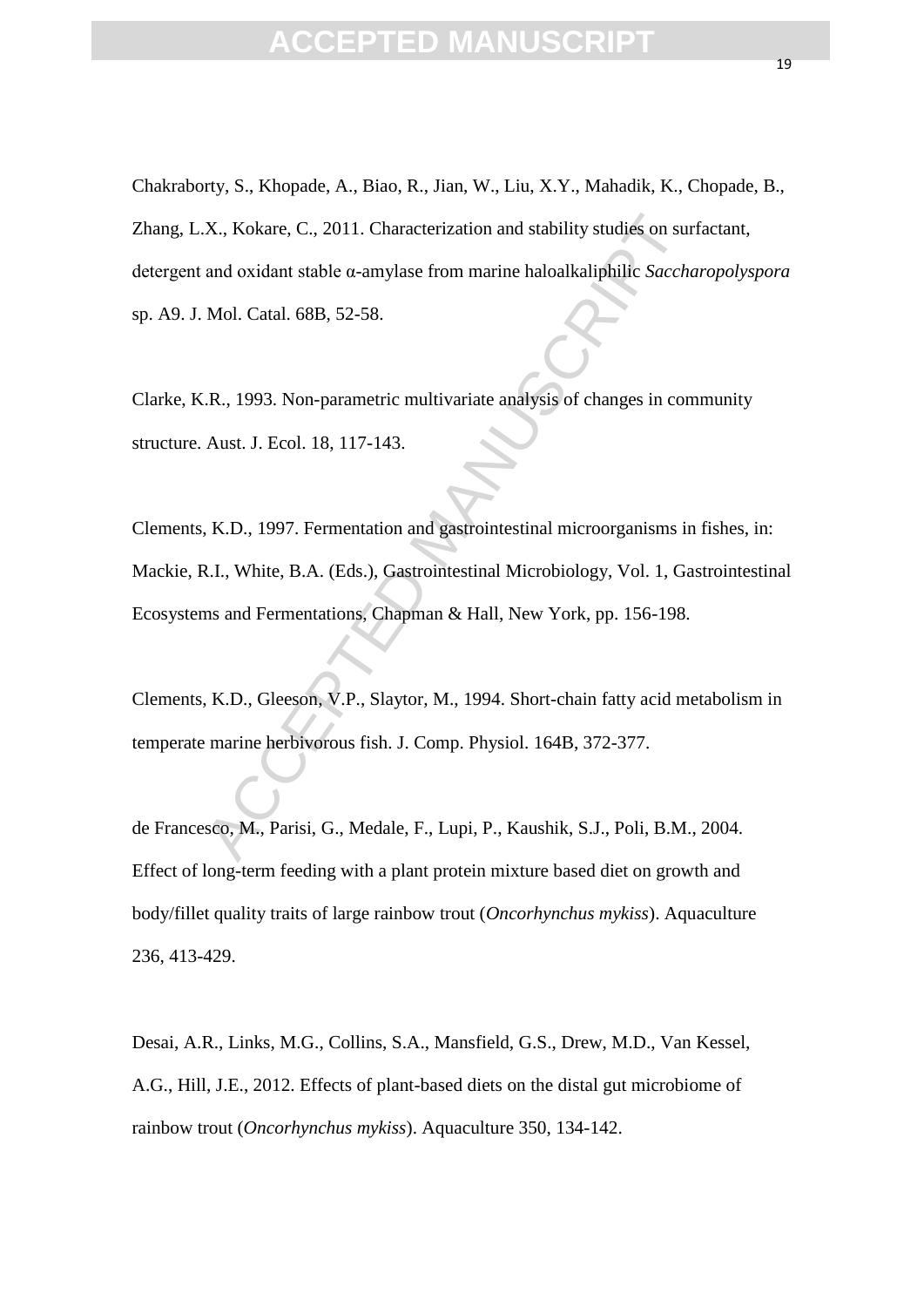Dias, J., Alvarez, M.J., Diez, A., Arzel, J., Corraze, G., Bautista, J.M., Kaushik, S.J., 1998. Regulation of hepatic lipogenesis by dietary protein/energy in juvenile European seabass (*Dicentrarchus labrax*). Aquaculture 161, 169-186.

gulation of hepatic lipogenesis by dietary protein/energy in juvenil<br>Dicentrarchus labrax). Aquaculture 161, 169-186.<br>Cabanot, S., Zambonino-Infante, J., Richard, N., Medale, F., Corra,<br>i, M., Robin, J., Cahu, C., Kaushik, Ducasse-Cabanot, S., Zambonino-Infante, J., Richard, N., Medale, F., Corraze, G., Mambrini, M., Robin, J., Cahu, C., Kaushik, S., Panserat, S., 2007. Reduced lipid intake leads to changes in digestive enzymes in the intestine but has minor effects on key enzymes of hepatic intermediary metabolism in rainbow trout (*Oncorhynchus mykiss*). Animal 1, 1272-1282.

Enes, P., Panserat, S., Kaushik, S., Oliva-Teles, A., 2006. Effect of normal and waxy maize starch on growth, food utilization and hepatic glucose metabolism in European sea bass (*Dicentrarchus labrax*) juveniles. Comp. Biochem. Physiol. 143A, 89-96.

Enes, P., Panserat, S., Kaushik, S., Oliva-Teles, A., 2009. Nutritional regulation of hepatic glucose metabolism in fish. Fish Physiol. Biochem. 35, 519-539.

Enes, P., Sanchez-Gurmaches, J., Navarro, I., Gutiérrez, J., Oliva-Teles, A., 2010. Role of insulin and IGF-I on the regulation of glucose metabolism in European sea bass (*Dicentrarchus labrax*) fed with different dietary carbohydrate levels. Comp. Biochem. Physiol. 157A, 346-353.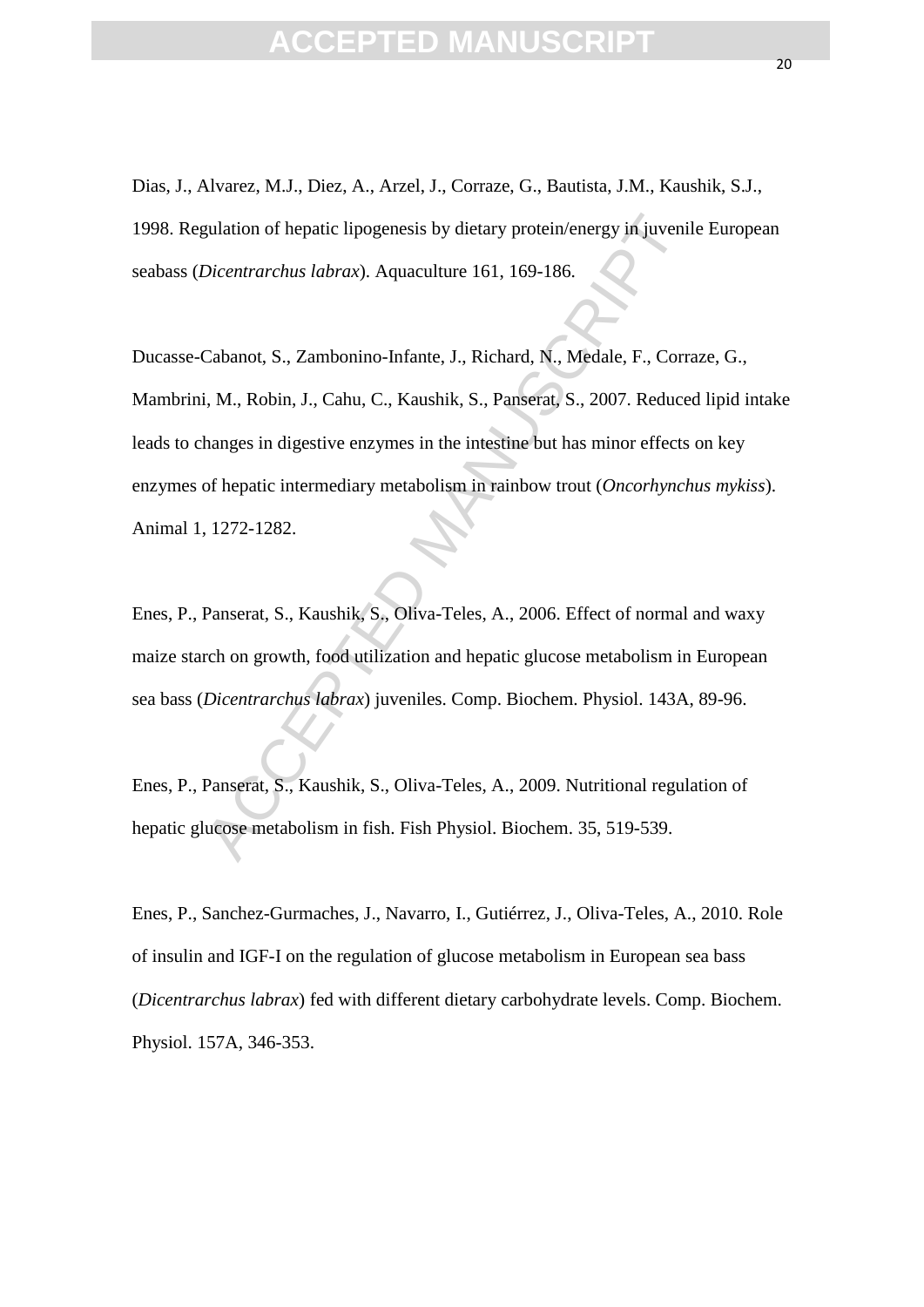Enes, P., Panserat, S., Kaushik, S., Oliva-Teles, A., 2011. Dietary Carbohydrate Utilization by European Sea Bass (*Dicentrarchus labrax* L.) and Gilthead Sea Bream (*Sparus aurata* L.) Juveniles. Rev. Fish. Sci. 19, 201-215.

Gouveia, A., Davies, S.J., 2000. Inclusion of an extruded dehulled pea seed meal in diets for juvenile European sea bass (*Dicentrarchus labrax*). Aquaculture 182, 183-193.

Hamid, N.K.A., Mahayat, M., Hashim, R., 2011. Utilization of different carbohydrate sources and starch forms by bagrid catfish (*Mystus nemurus*) (Cuv & Val). Aquacult. Nutr. 17, e10-e18.

urata L.) Juveniles. Rev. Fish. Sci. 19, 201-215.<br>
A., Davies, S.J., 2000. Inclusion of an extruded dehulled pea seed<br>
uvenile European sea bass (*Dicentrarchus labrax*). Aquaculture 1<br>
1.K.A., Mahayat, M., Hashim, R., 201 Hansen, B.H., Degnes, K., Øverjordet, I.B., Altin, D., Størseth, T.R., 2013. Metabolic fingerprinting of arctic copepods *Calanus finmarchicus*, *Calanus glacialis* and *Calanus hyperboreus*. Polar Biol. 36, 1577-1586.

Heikkinen, J., Vielma, J., Kemilainen, O., Tiirola, M., Eskelinen, P., Kiuru, T., Navia-Paldanius, D., von Wright, A., 2006. Effects of soybean meal based diet on growth performance, gut histopathology and intestinal microbiota of juvenile rainbow trout (*Oncorhynchus mykiss*). Aquaculture 261, 259-268.

Hu, P., Zhao, H., Duan, Z., Linlin, Z., Wu, D., 2004. Starch digestibility and the estimated glycemic score of different types of rice differing in amylose contents. J. Cereal Sci. 40, 231-237.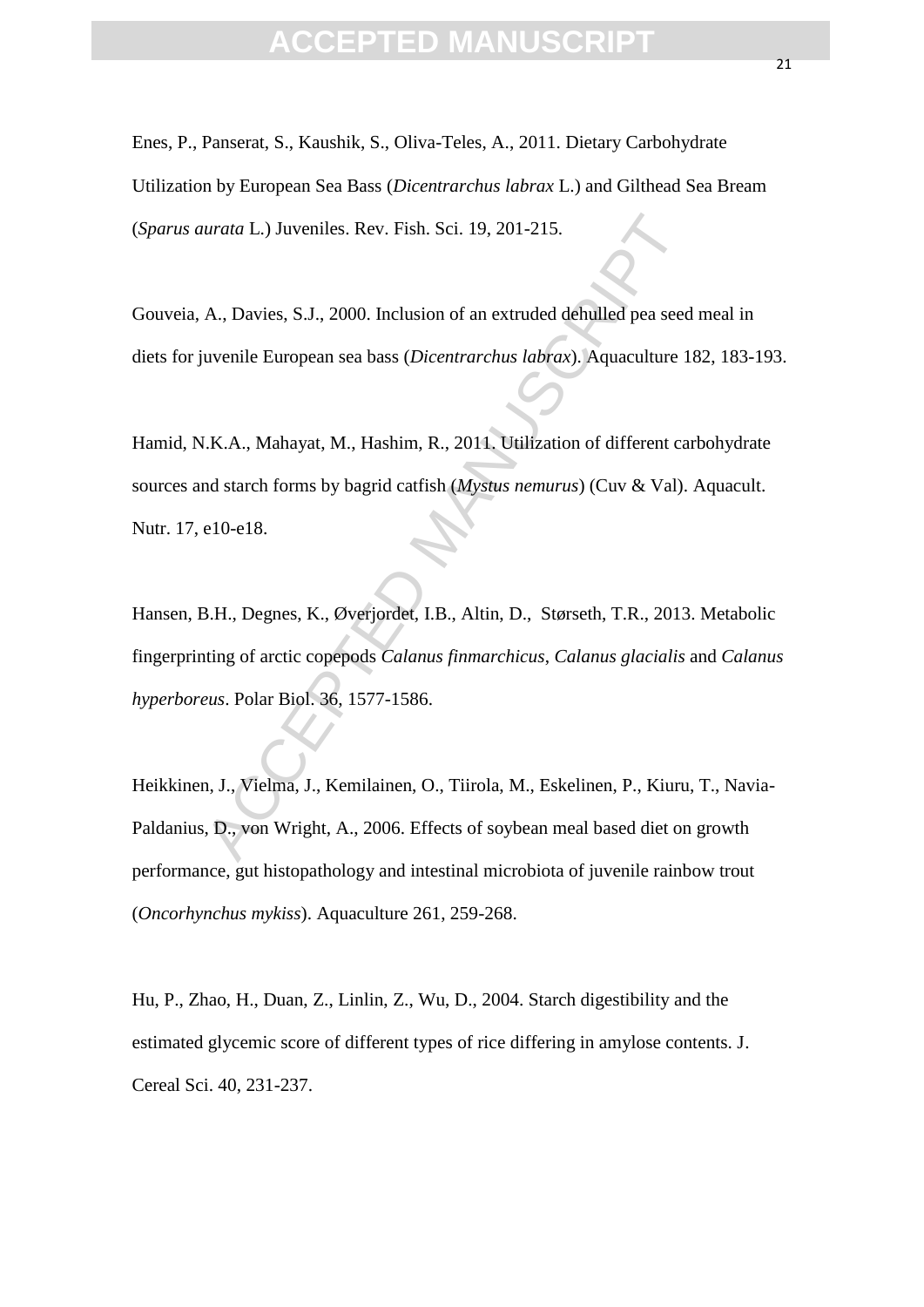Jane, J., 2004. Starch: structure and properties, in: Tomasik, P. (Ed.), Chemical and Functional Properties of Food Saccharides. CRC Press LLC, Boca Raton, Florida, pp. 90-110.

Jouany, J.P., 1982. Volatile fatty acid and alcohol determination in digestive contents, silage juices, bacterial cultures and anaerobic fermentor contents. Sci. Aliment. 2, 131- 144.

Karasov, W.H., del Rio, C.M., Caviedes-Vidal, E., 2011. Ecological physiology of diet and digestive systems. Ann. Rev. of Physiol. 73, 69-93.

P., 1982. Volatile fatty acid and alcohol determination in digestive<br>ces, bacterial cultures and anaerobic fermentor contents. Sci. Alim<br>W.H., del Rio, C.M., Caviedes-Vidal, E., 2011. Ecological physic<br>tive systems. Ann. R Lamari, F., Castex, M., Larcher, T., Ledevin, M., Mazurais, D., Bakhrouf, A., Gatesoupe, F.J., 2013. Comparison of the effects of the dietary addition of two lactic acid bacteria on the development and conformation of sea bass larvae, *Dicentrarchus labrax*, and the influence on associated microbiota. Aquaculture 376, 137-145.

Leenhouwers, J.I., Pellikaan, W.F., Huizing, H.F.A., Coolen, R.O.M., Verreth, J.A.J., Schrama, J.W., 2008. Fermentability of carbohydrates in an in vitro batch culture method using inocula from Nile tilapia (*Oreochromis niloticus*) and European sea bass (*Dicentrarchus labrax*). Aquacult. Nutr. 14, 523-532.

Liu, W.C., Halley, P.J., Gilbert, R.G., 2010. Mechanism of degradation of starch, a highly branched polymer, during extrusion. Macromolecules 43, 2855-2864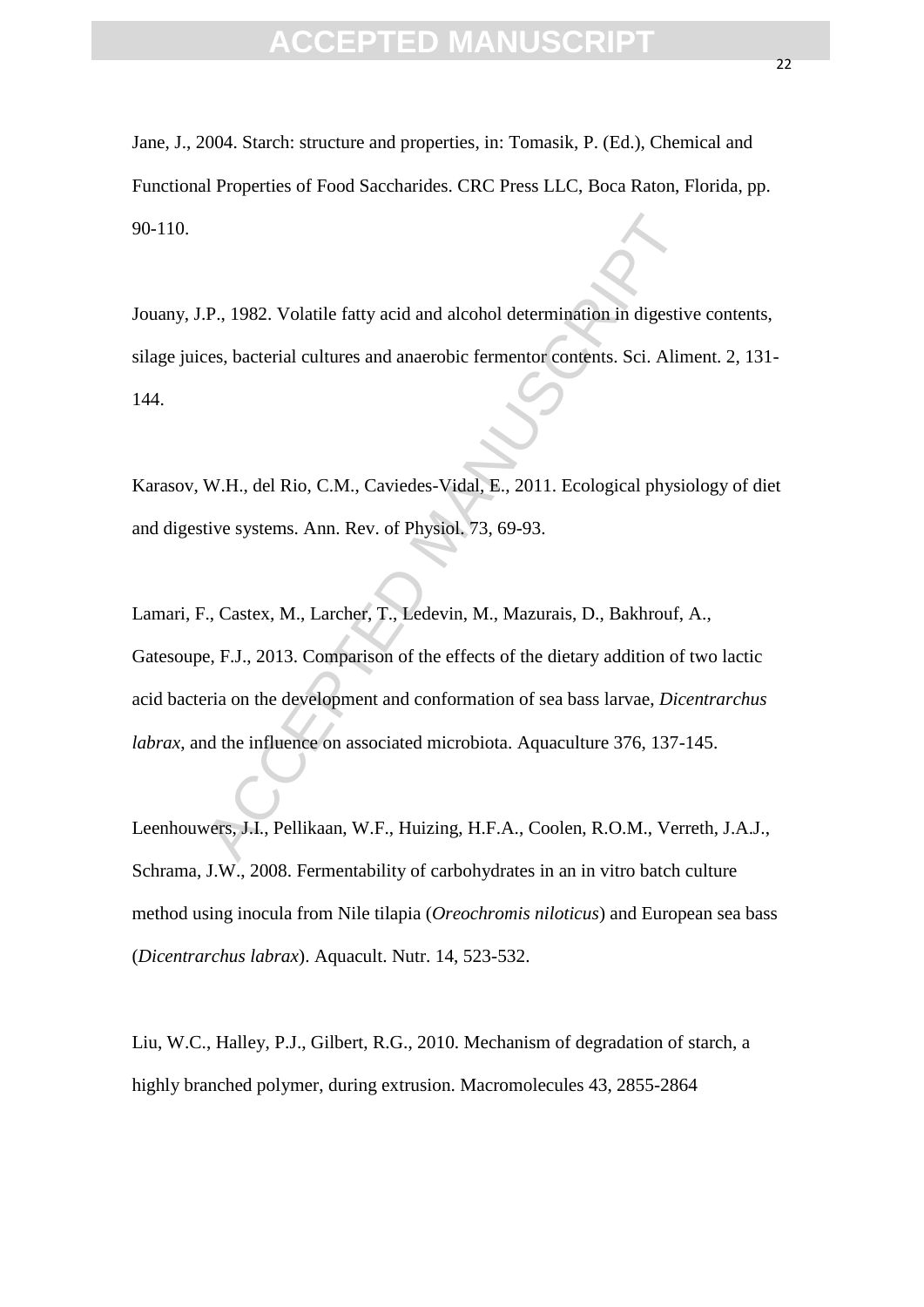### **CEPTED MANUS**

Mansfield, G.S., Desai, A.R., Nilson, S.A., Van Kessel, A.G., Drew, M.D., Hill, J.E., 2010. Characterization of rainbow trout (*Oncorhynchus mykiss*) intestinal microbiota and inflammatory marker gene expression in a recirculating aquaculture system. Aquaculture 307, 95-104.

Martinez, I., Kim, J., Duffy, P.R., Schlegel, V.L., Walter, J., 2010. Resistant starches types 2 and 4 have differential effects on the composition of the fecal microbiota in human subjects. PLoS ONE 5, 11pp., doi:10.1371/journal.pone.0015046.

Matsumoto, M., Kibe, R., Ooga, T., Aiba, Y., Kurihara, S., Sawaki, E., Koga, Y., Benno, Y., 2012. Impact of intestinal microbiota on intestinal luminal metabolome. Sci. Rep. 2, 10 pp., doi:10.1038/srep00233.

mmatory marker gene expression in a recirculating aquaculture sy-<br>
ure 307, 95-104.<br>
I., Kim, J., Duffy, P.R., Schlegel, V.L., Walter, J., 2010. Resistan<br>
d 4 have differential effects on the composition of the fecal micro Merrifield, D.L., Dimitroglou, A., Bradley, G., Baker, R.T.M., Davies, S.J., 2009. Soybean meal alters autochthonous microbial populations, microvilli morphology and compromises intestinal enterocyte integrity of rainbow trout, *Oncorhynchus mykiss* (Walbaum). J. Fish Dis. 32, 755-766.

Metais, P., Bieth, J., 1968. Détermination de l'α-amylase par une microtechnique. Ann. Biol. Clin. 26, 133-142.

Moreira, I.S., Peres, H., Couto, A., Enes, P., Oliva-Teles, A., 2008. Temperature and dietary carbohydrate level effects on performance and metabolic utilisation of diets in European sea bass (*Dicentrarchus labrax*) juveniles. Aquaculture 274, 153-160.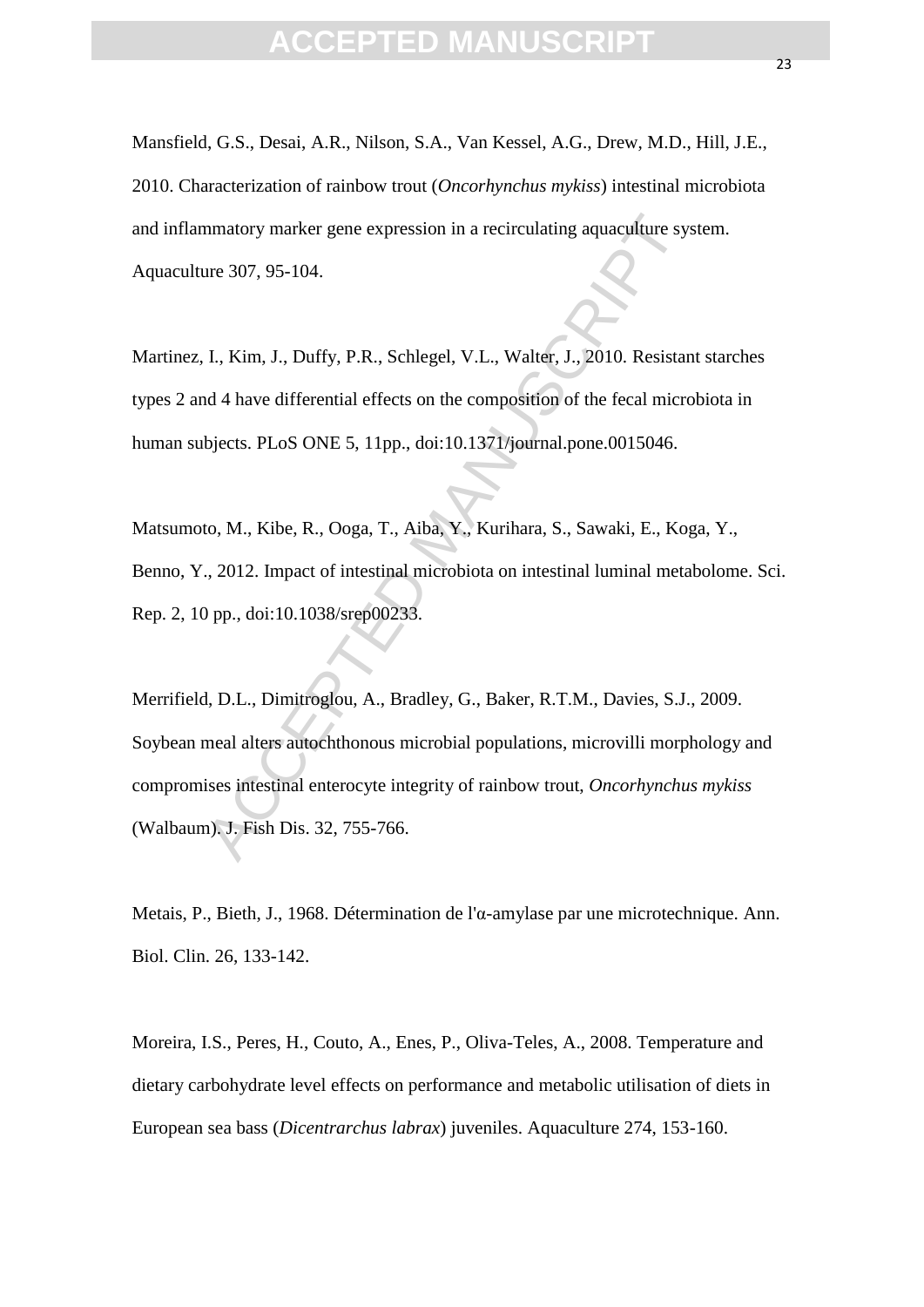## **EPTED MANU**

Navarrete, P., Magne, F., Araneda, C., Fuentes, P., Barros, L.,Opazo, R., Espejo, R., Romero, J., 2012. PCR-TTGE Analysis of 16S rRNA from rainbow trout (*Oncorhynchus mykiss*) gut microbiota reveals host-specific communities of active bacteria. PloS ONE 7, 10 pp., doi:10.1371/journal.pone.0031335.

Nikolopoulou, D., 2009. Studies on the composition of legumes and carob seed germ meal and their effect on physiology and biochemistry of digestion of Mediterranean fish species. PhD thesis, University of Thessaly, Department of Biochemistry and Biotechnology, Larissa, Greece, 197 pp.

J., 2012. PCR-TTGE Analysis of 16S rRNA from rainbow trout<br>
mchus mykiss) gut microbiota reveals host-specific communities o<br>
PloS ONE 7, 10 pp., doi:10.1371/journal.pone.0031335.<br>
ulou, D., 2009. Studies on the compositio Nikolopoulou, D., Moutou, K.A., Fountoulaki, E., Venou, B., Adamidou, S., Alexis, M.N., 2011. Patterns of gastric evacuation, digesta characteristics and pH changes along the gastrointestinal tract of gilthead sea bream (*Sparus aurata* L.) and European sea bass (*Dicentrarchus labrax* L.). Comp. Biochem. Physiol. 158A, 406-414.

Pandey, A., Nigam, P., Soccol, C.R., Soccol, V.T., Singh, D., Mohan, R., 2000. Advances in microbial amylases. Biotechnol. Appl. Biochem. 31, 135-152.

Pereira, T.G., Oliva-Teles, A., 2004. Evaluation of micronized lupin seed meal as an alternative protein source in diets for gilthead sea bream *Sparus aurata* L. juveniles. Aquacult. Res. 35, 828-835.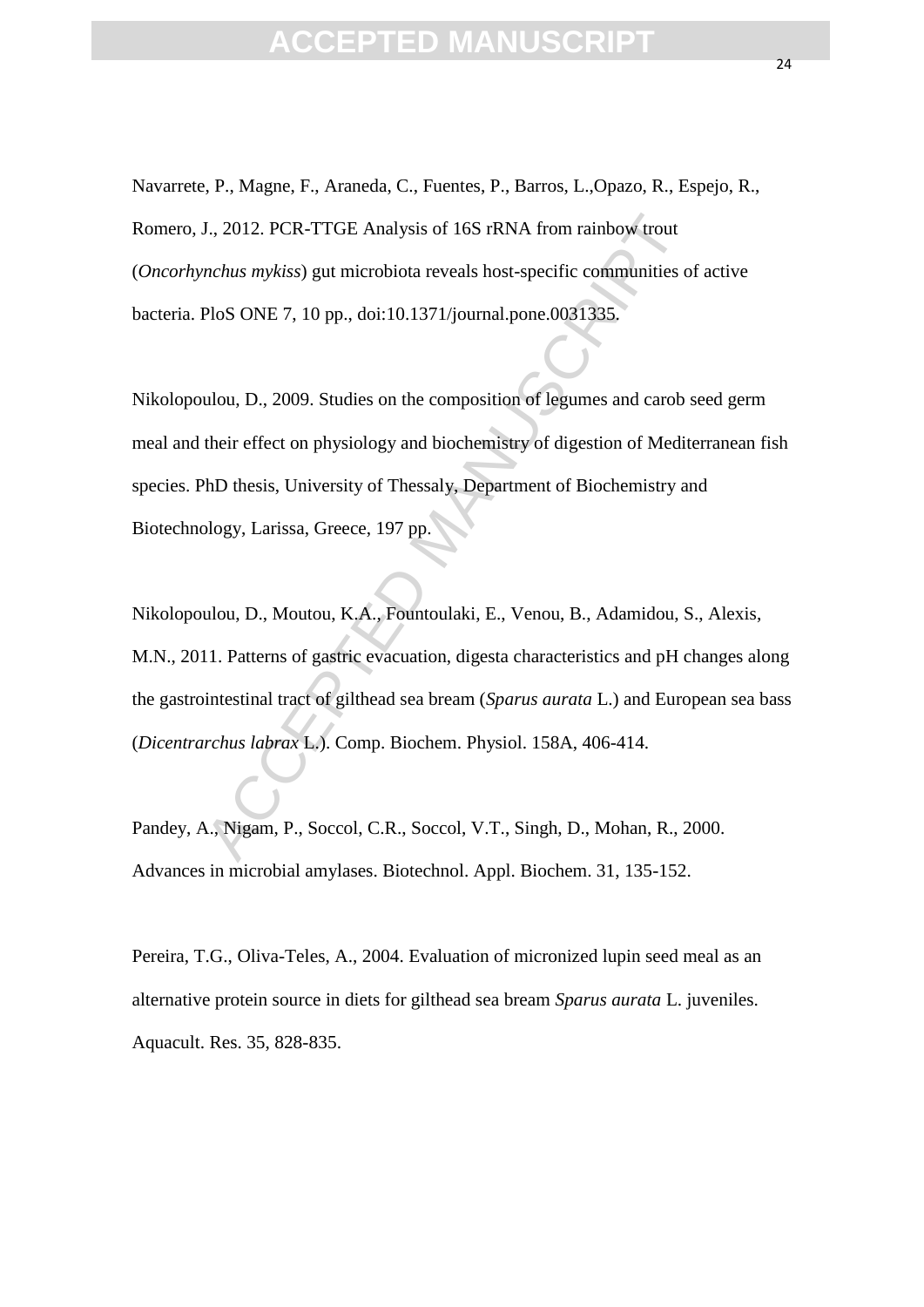### FPTFD MANU

Peres, H., Oliva-Teles, A., 2002. Utilization of raw and gelatinized starch by European sea bass (*Dicentrarchus labrax*) juveniles. Aquaculture 205, 287-299.

Peres, H., Gonçalves, P., Oliva-Teles, A., 1999. Glucose tolerance in gilthead seabream (*Sparus aurata*) and European seabass (*Dicentrarchus labrax*). Aquaculture 179, 415- 423.

Polakof, S., Panserat, S., Soengas, J.L., Moon, T.W., 2012a. Glucose metabolism in fish: a review. J. Comp. Physiol. 182B, 1015-1045.

Gonçalves, P., Oliva-Teles, A., 1999. Glucose tolerance in gilthe<br>
urata) and European seabass (*Dicentrarchus labrax*). Aquaculture<br>
S., Panserat, S., Soengas, J.L., Moon, T.W., 2012a. Glucose metat<br>
iew. J. Comp. Physiol Polakof, S., Skiba-Cassy, S., Kaushik, S., Seiliez, I., Soengas, J.L., Panserat, S., 2012b. Glucose and lipid metabolism in the pancreas of rainbow trout is regulated at the molecular level by nutritional status and carbohydrate intake. J. Comp. Physiol. 182B, 507-516.

Rawles, S., Lochmann, R., 2003. Effects of amylopectin/amylose starch ratio on growth, body composition and glycemic response of sunshine bass *Morone chrysops* ♀  $\times$  *M. saxatilis*  $\Diamond$ . J. World Aquacult. Soc. 34, 278-288.

Ringø, E., Sperstad, S., Myklebust, R., Refstie, S., Krogdahl, Å., 2006. Characterisation of the microbiota associated with intestine of Atlantic cod (*Gadus morhua* L.): The effect of fish meal, standard soybean meal and a bioprocessed soybean meal. Aquaculture 261, 829-841.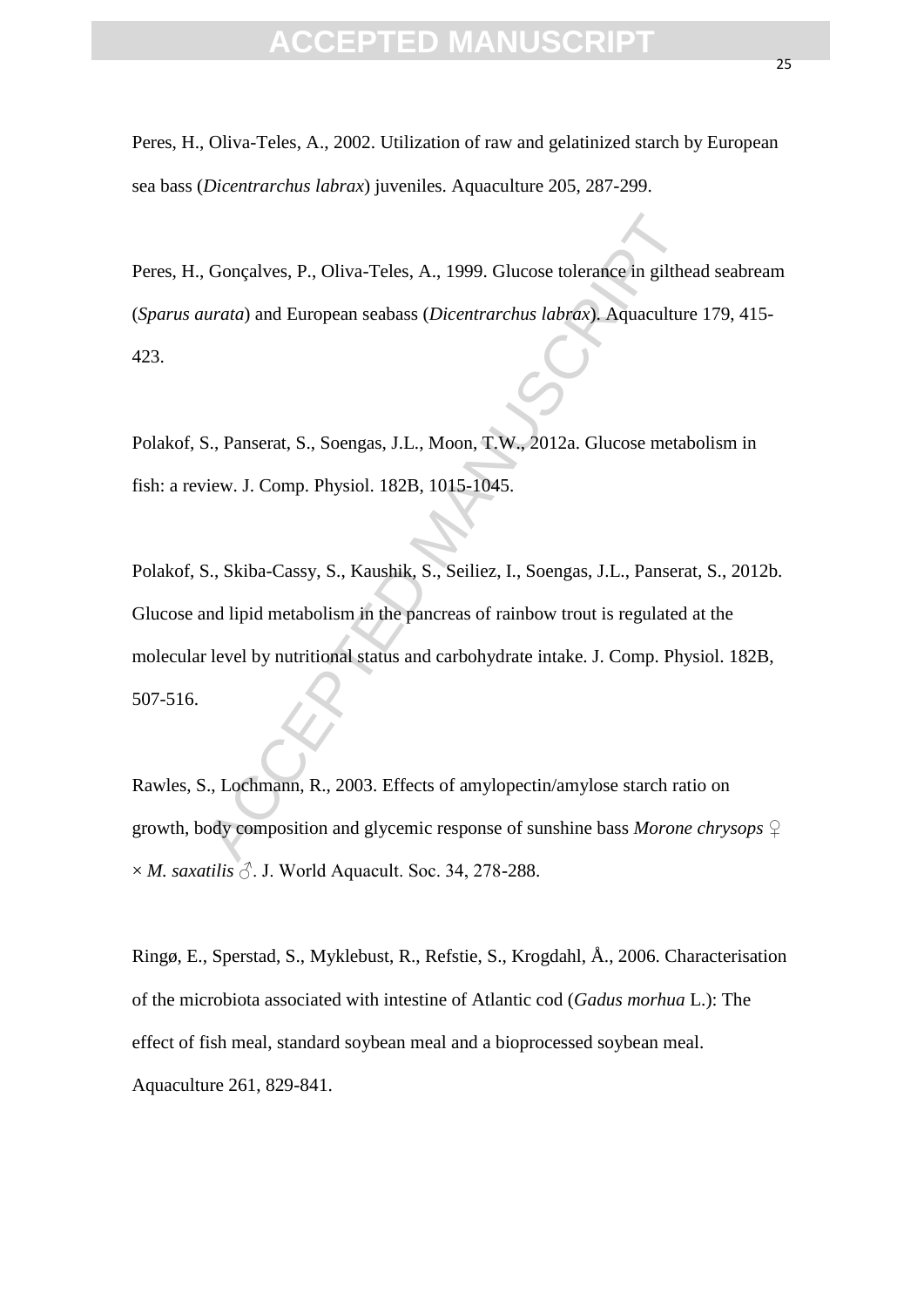# **FPTED MANUS**

Silva, F.C.P., Nicoli, J.R., Zambonino-Infante, J.L., Le Gall, M.M., Kaushik, S., Gatesoupe, F.J., 2010. Influence of partial substitution of dietary fish meal on the activity of digestive enzymes in the intestinal brush border membrane of gilthead sea bream, *Sparus aurata* and goldfish, *Carassius auratus*. Aquaculture 306, 233-237.

dial division and goldfish, *Carassius auratus*. Aquaculture 306, 2:<br>
2. P., Nicoli, J.R., Zambonino, J.L., Kaushik, S., Gatesoupe, F.J., 2<br>
2. P., Nicoli, J.R., Zambonino, J.L., Kaushik, S., Gatesoupe, F.J., 2<br>
4. of the Silva, F.C.P., Nicoli, J.R., Zambonino, J.L., Kaushik, S., Gatesoupe, F.J., 2011. Influence of the diet on microbial diversity of faecal and gastrointestinal contents in gilthead sea bream (*Sparus aurata*) and intestinal contents in goldfish (*Carassius auratus*). FEMS Microbiol. Ecol. 78, 285–296.

Sinha, A.K., Kumar, V., Makkar, H.P.S., De Boeck, G., Becker, K., 2011. Non-starch polysaccharides and their role in fish nutrition - A review. Food Chem. 127, 1409-1426.

Smith, T.B., Wahl, D.H., Mackie, R.I., 1996. Volatile fatty acids and anaerobic fermentation in temperate piscivorous and omnivorous freshwater fish. J. Fish Biol. 48, 829-841.

Smith, S.C., Choy, R., Johnson, S.K., Hall, R.S., Wildeboer-Veloo, A.C.M., Welling, G.W., 2006. Lupin kernel fiber consumption modifies fecal microbiota in healthy men as determined by rRNA gene fluorescent in situ hybridization. Eur. J. Nutr. 45, 335-341.

Stone, D.A.J., 2003. Dietary carbohydrate utilization by fish. Rev. Fish. Sci. 11, 337- 369.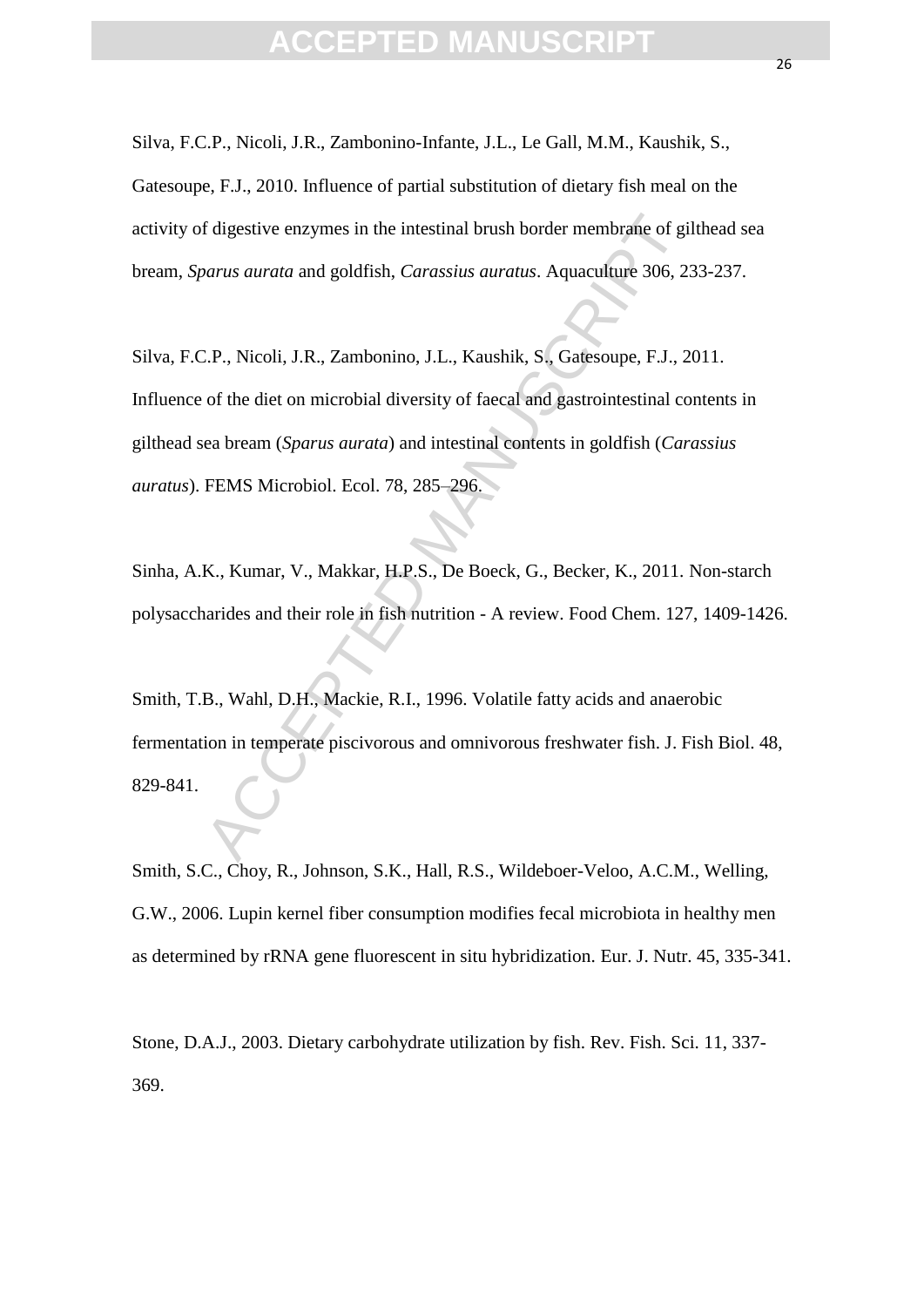Sugita, H., Kawasaki, J., Kumazawa, J., Deguchi, Y., 1996. Production of amylase by the intestinal bacteria of Japanese coastal animals. Lett. Appl. Microbiol. 23, 174-178.

Sugita, H., Kawasaki, J., Deguchi, Y., 1997. Production of amylase by the intestinal microflora in cultured freshwater fish. Lett. Appl. Microbiol. 24, 105-106.

Topping, D.L., Clifton, P.M., 2001. Short-chain fatty acids and human colonic function: Roles of resistant starch and nonstarch polysaccharides. Physiol. Rev. 81, 1031-1064.

Warren, F.J., Butterworth, P.J., Ellis, P.R., 2013. The surface structure of a complex substrate revealed by enzyme kinetics and Freundlich constants for  $\alpha$ -amylase interaction with the surface of starch. BBA – Gen. Subjects 1830, 3095-3101.

S. Kawasaki, J., Deguchi, Y., 1997. Production of amylase by the interaction of reshwater fish. Lett. Appl. Microbiol. 24, 105-106.<br>
D.L., Clifton, P.M., 2001. Short-chain fatty acids and human coloresistant starch and non Wong, S., Waldrop, T., Summerfelt, S., Davidson, J., Barrows, F., Kenney, P.B., Welch, T., Wiens, G.D., Snekvik, K., Rawls, J.F., Good, C., 2013. Aquacultured rainbow trout (*Oncorhynchus mykiss*) possess a large core intestinal microbiota that is resistant to variation in diet and rearing density. Appl. Environ. Microbiol. 79, 4974- 4984.

Zhao, G.H., Nyman, M., Jonsson, J.A., 2006. Rapid determination of short-chain fatty acids in colonic contents and faeces of humans and rats by acidified water-extraction and direct-injection gas chromatography. Biomed. Chromatogr. 20, 674-682.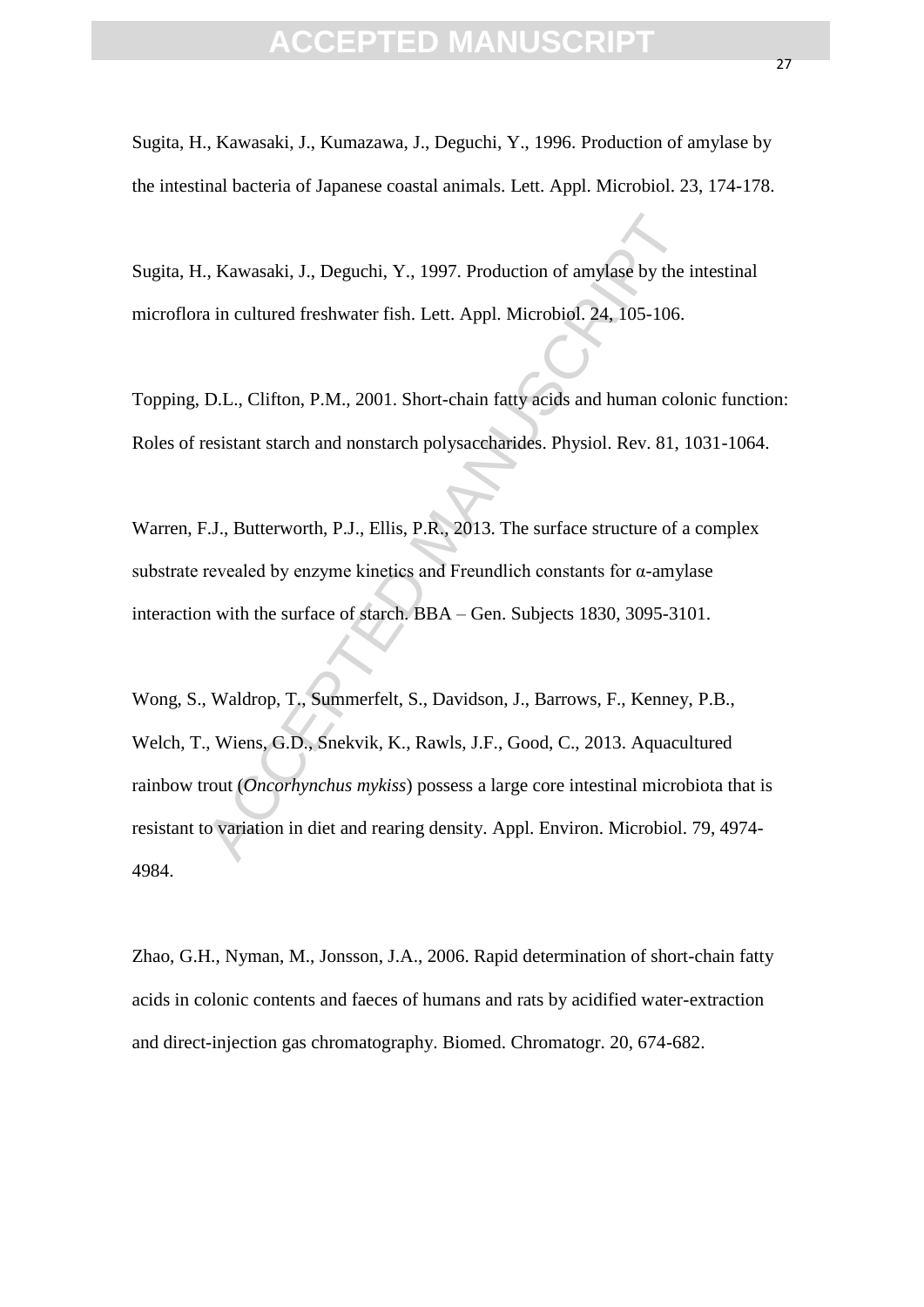Zheng, X., Xie, G., Zhao, A., Zhao, L., Yao, C., Chiu, N.H., Zhou, Z., Bao, Y., Jia, W., Nicholson, J.K., Jia, W., 2011. The footprints of gut microbial-mammalian cometabolism. J. Proteome Res. 10, 5512-5522.

### **Figure caption**

Fig. 1. Relative expression levels of the genes coding for glucokinase (GK), Phosphoenolpyruvate carboxykinase (PEPCK), and Glucose Transporter GLUT2 in the liver of sea bass fed the four diets,  $7 \pm 1$  h after the last meal. The standard deviation of mean level is represented as a vertical segment, and letters a, b and c indicate the significant differences between groups.

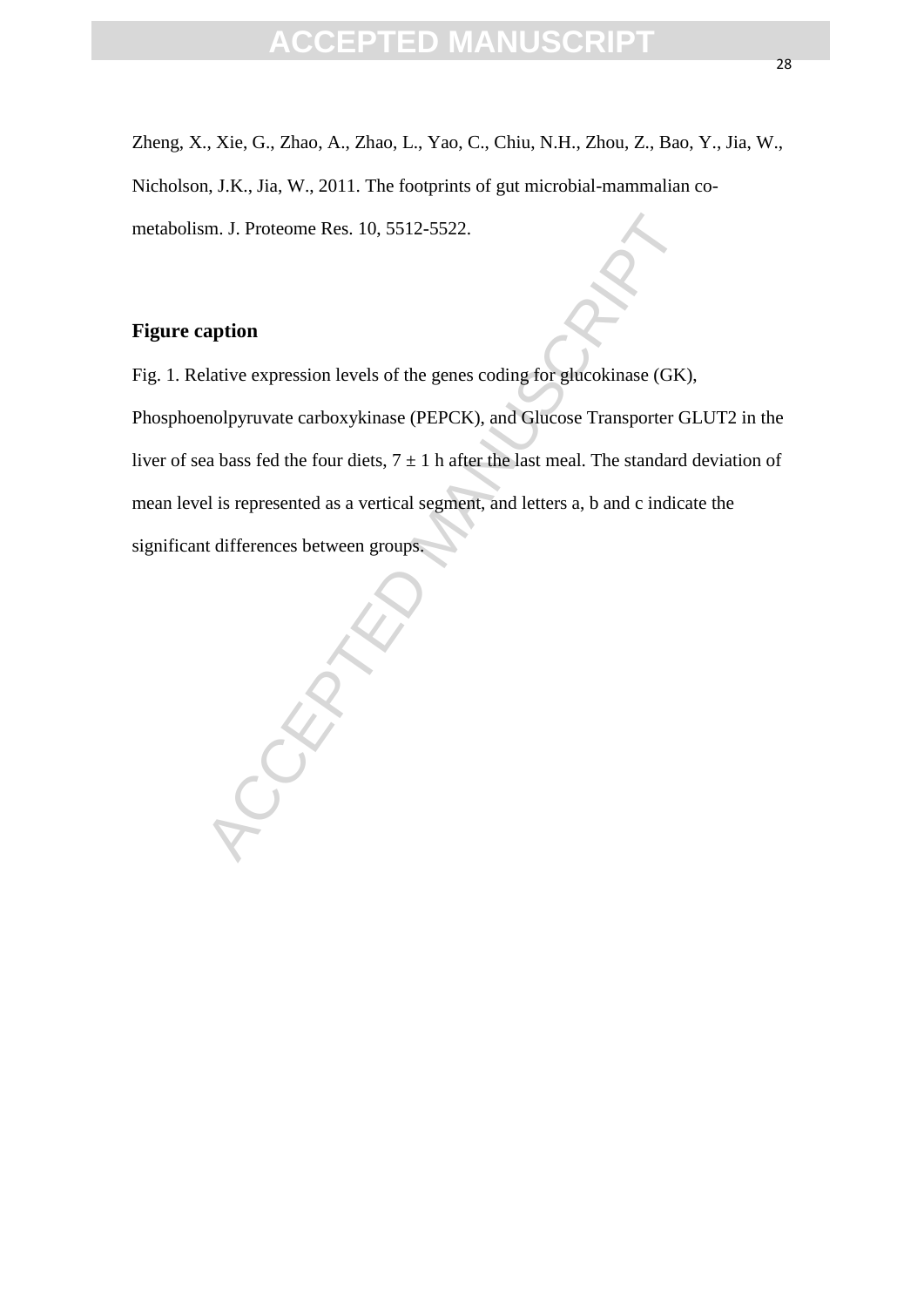

 $\frac{1}{\frac{1}{2}}$ <br>  $\frac{1}{\frac{1}{2}}$ <br>  $\frac{1}{\frac{1}{2}}$ <br>  $\frac{1}{\frac{1}{2}}$ <br>  $\frac{1}{\frac{1}{2}}$ <br>  $\frac{1}{\frac{1}{2}}$ <br>  $\frac{1}{\frac{1}{2}}$ <br>  $\frac{1}{\frac{1}{2}}$ <br>  $\frac{1}{\frac{1}{2}}$ <br>  $\frac{1}{\frac{1}{2}}$ <br>  $\frac{1}{\frac{1}{2}}$ <br>  $\frac{1}{\frac{1}{2}}$ <br>  $\frac{1}{\frac{1}{2}}$ <br>  $\frac{1}{\frac{1}{2}}$ Figure 1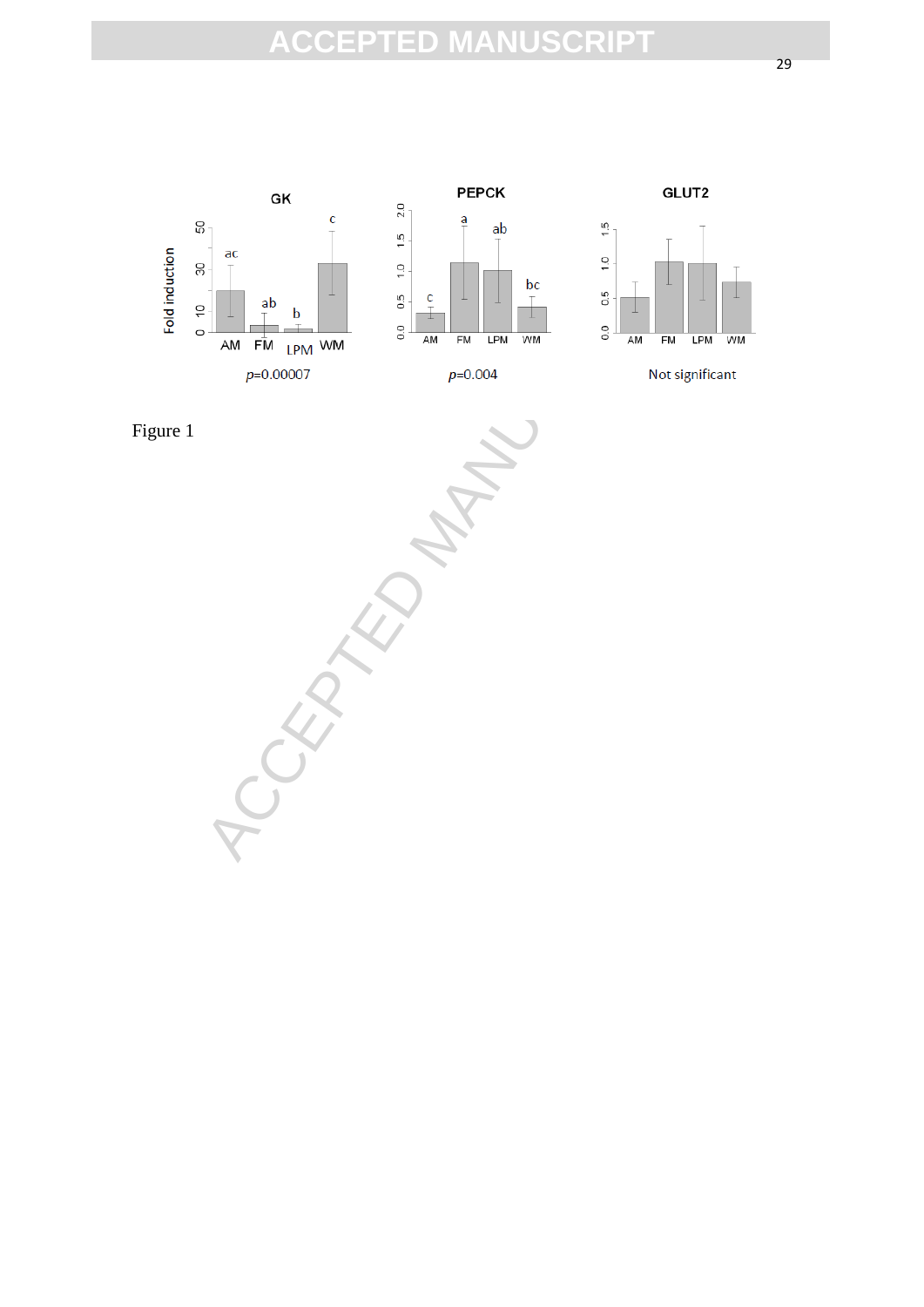#### **Table 1**

Composition of the experimental diets.

|                                   | FM      | <b>LPM</b> | AM      | <b>WM</b> |
|-----------------------------------|---------|------------|---------|-----------|
| Ingredients (g kg <sup>-1</sup> ) |         |            |         |           |
| Fish meal                         | 539.3   | 350.0      | 539.3   | 539.3     |
| Fish soluble                      | 80.0    | 80.0       | 80.0    | 80.0      |
| Soft white lupin                  | 0.0     | 308.4      | 0.0     | 0.0       |
| Fish oil                          | 110.7   | 116.1      | 110.7   | 110.7     |
| Cellulose                         | 250.0   | 125.5      | 0.0     | 0.0       |
| Amylomaize                        | 0.0     | 0.0        | 250.0   | 0.0       |
| Waxy maize                        | $0.0\,$ | $0.0\,$    | $0.0\,$ | 250.0     |
| Mineral premix                    | 10.0    | 10.0       | 10.0    | 10.0      |
| Vitamin premix                    | 10.0    | 10.0       | 10.0    | 10.0      |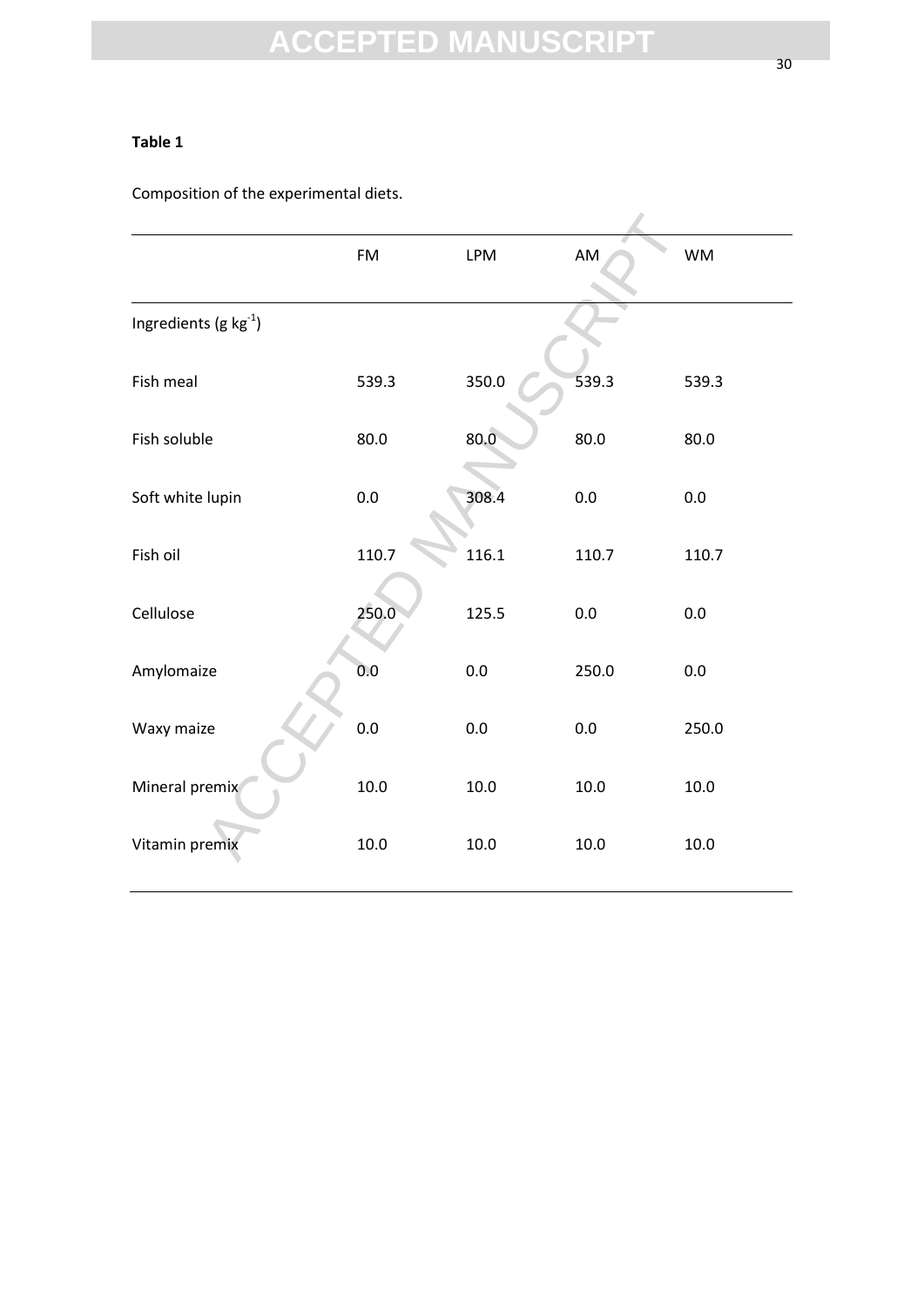#### **Table 2**

Growth and somatic indices of the four dietary groups at the end of the experiment  $(±$  standard error). Superscripts a, b and c indicate the significant differences between diets (post-hoc test: Tukey after ANOVA; Student-Newman-Keuls after KW: Kruskal-Wallis; n.s.: not significant).

|                                                                                                                                      | <b>FM</b>      | <b>LPM</b>     | AM                                                                                         | <b>WM</b>      | Comparison       |
|--------------------------------------------------------------------------------------------------------------------------------------|----------------|----------------|--------------------------------------------------------------------------------------------|----------------|------------------|
| Initial mean weight (g)                                                                                                              | $40.5 \pm 0.7$ | $40.3 \pm 0.6$ | $40.8 \pm 0.8$                                                                             | $41.0 \pm 0.7$ | KW (n.s.)        |
| Final mean weight (g)                                                                                                                | $90.4 \pm 3.3$ | $97.9 \pm 2.6$ | $96.2 \pm 3.4$                                                                             | $93.3 \pm 2.8$ | ANOVA (n.s.)     |
| <b>Individual SGR</b>                                                                                                                |                |                | $0.55 \pm 0.03$ $0.61 \pm 0.02$ $0.61 \pm 0.02$ $0.58 \pm 0.02$                            |                | KW (n.s.)        |
| Viscerosomatic index                                                                                                                 |                |                | $9.3^{\circ} \pm 0.3$ $11.1^{\circ} \pm 0.4$ $11.3^{\circ} \pm 0.3$ $10.4^{\circ} \pm 0.4$ |                | KW ( $p<0.001$ ) |
| Hepathosomatic index $1.20^{\circ} \pm 0.07$ $1.36^{\circ} \pm 0.07$ $3.34^{\circ} \pm 0.11$ $2.34^{\circ} \pm 0.10$ ANOVA (p<0.001) |                |                |                                                                                            |                |                  |
|                                                                                                                                      |                |                |                                                                                            |                |                  |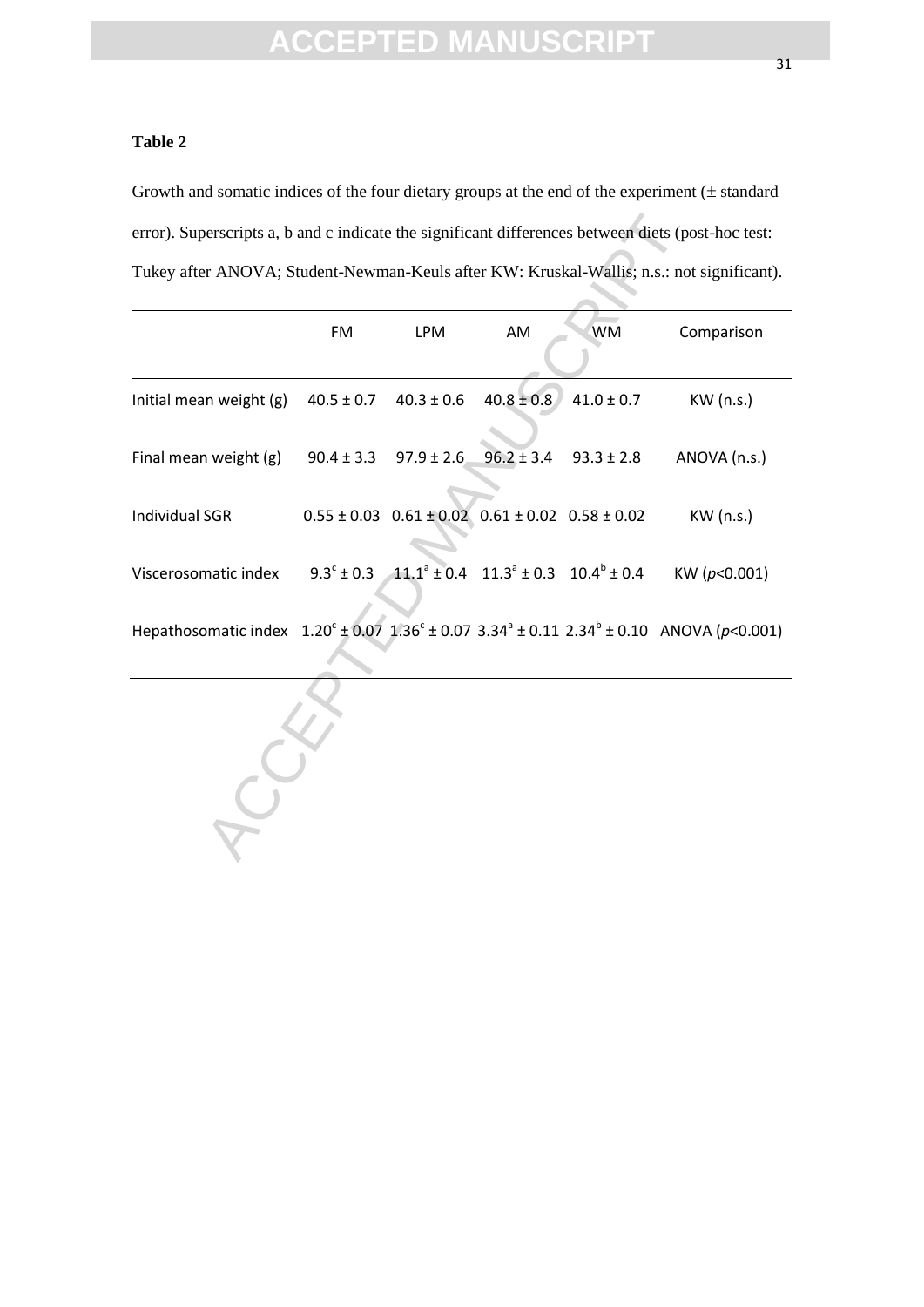#### **Table 3**

Mean plasmatic concentrations of glucose and triglycerides and specific enzymatic activities in the intestine (± SD), 7 ± 1 h after the last meal of sea bass fed one of the four diets. Letters a and b indicate the significant differences between diets (post-hoc test: Student-Newman-Keuls after ANOVA).

| the intestine ( $\pm$ SD), 7 $\pm$ 1 h after the last meal of sea bass fed one of the four diets. Letters a |                   |                         |                         |                         |
|-------------------------------------------------------------------------------------------------------------|-------------------|-------------------------|-------------------------|-------------------------|
| and b indicate the significant differences between diets (post-hoc test: Student-Newman-Keuls               |                   |                         |                         |                         |
| after ANOVA).                                                                                               |                   |                         |                         |                         |
|                                                                                                             | <b>FM</b>         | <b>LPM</b>              | AM                      | <b>WM</b>               |
| Mean plasmatic concentrations (g $L^{-1}$ )                                                                 |                   |                         |                         |                         |
| Glucose                                                                                                     | $0.95^b \pm 0.20$ | $0.99^b \pm 0.16$       | $1.43^{\circ} \pm 0.45$ | $1.04^b \pm 0.43$       |
| Triglycerides                                                                                               | $10.4^b \pm 2.8$  | $10.3^b \pm 4.0$        | $10.8^b \pm 3.4$        | $12.3^{\circ}$ ± 4.7    |
| Specific enzymatic activities in the intestine (U . mg protein $^{-1}$ )                                    |                   |                         |                         |                         |
| Amylase                                                                                                     | $0.90^a \pm 0.39$ | $0.94^{\circ} \pm 0.36$ | $0.66^b \pm 0.17$       | $0.89^{\circ} \pm 0.27$ |
| Maltase*                                                                                                    | $0.47^b \pm 0.14$ | $0.52^b \pm 0.14$       | $0.72^a \pm 0.23$       | $0.52^b \pm 0.26$       |
| *in the brush border membrane of enterocytes                                                                |                   |                         |                         |                         |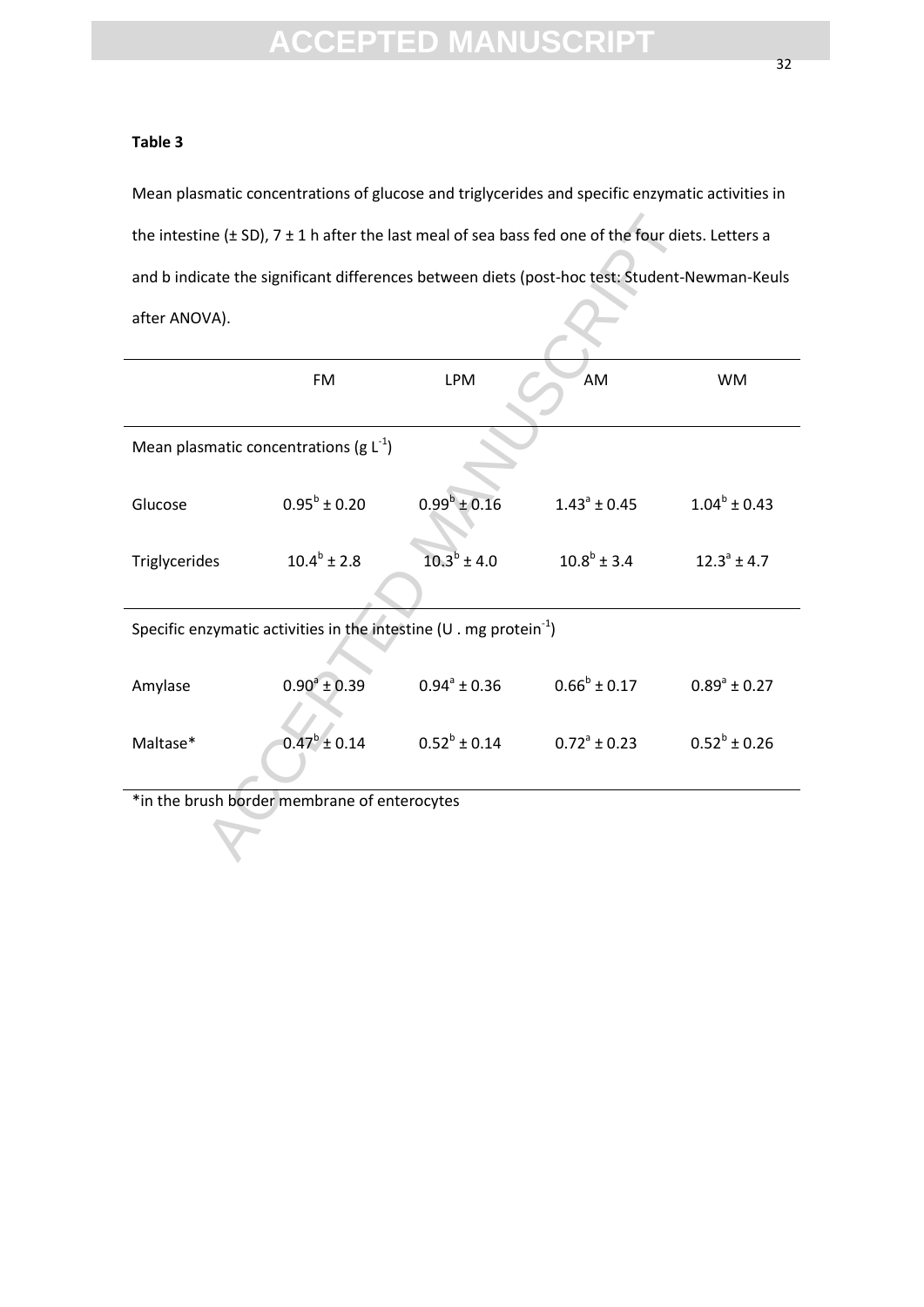#### **Table 4**

SIMPER overall average dissimilarities (%) and ANOSIM (Bonferroni-corrected *p* values in italics) between the mean bacterial profiles of mucosal and faecal samples of dietary groups by the end of the experiment (n.s.: not significant).

| italics) between the mean bacterial profiles of mucosal and faecal samples of dietary groups by |      |            |                                   |            |
|-------------------------------------------------------------------------------------------------|------|------------|-----------------------------------|------------|
| the end of the experiment (n.s.: not significant).                                              |      |            |                                   |            |
|                                                                                                 |      |            |                                   |            |
|                                                                                                 | FM   | <b>LPM</b> | AM                                | <b>WM</b>  |
|                                                                                                 |      |            |                                   |            |
| Mucosal samples                                                                                 |      |            |                                   |            |
| Overall average dissimilarities (%)                                                             |      |            | ANOSIM (R= 0.233, $p$ <0.0001***) |            |
| <b>FM</b>                                                                                       |      |            | $0.0006***$                       | $0.0048**$ |
| <b>LPM</b>                                                                                      | 49.5 |            | $0***$                            | $0***$     |
| AM                                                                                              | 52.2 | 52.6       |                                   | $0.0012**$ |
| <b>WM</b>                                                                                       | 50.5 | 52.4       | 53.7                              |            |
| Faecal samples*                                                                                 |      |            |                                   |            |
| Overall average dissimilarities (%)                                                             |      |            | ANOSIM (R= 0.307, $p<0.0001***$ ) |            |
| <b>FM</b>                                                                                       |      | $0***$     | $0.006**$                         | $0.2$ n.s. |
| <b>LPM</b>                                                                                      | 57.0 |            | $0***$                            | $0***$     |
| AM                                                                                              | 49.3 | 59.8       |                                   | $0.0192*$  |
| <b>WM</b>                                                                                       | 54.6 | 58.5       | 53.9                              |            |

\*One week before the end of the experiment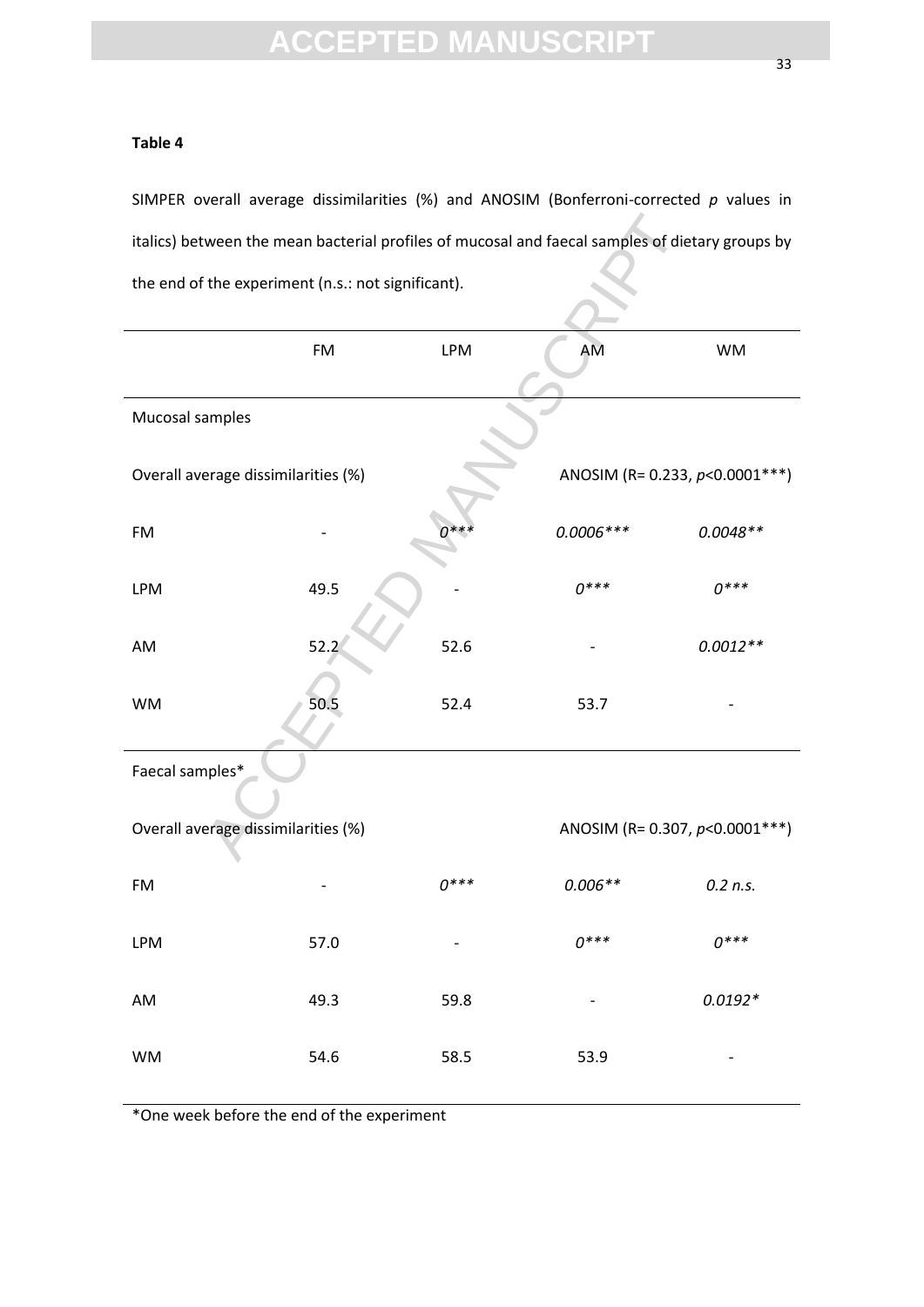#### **Table 5**

Identification of the OTUs with similar sequences found in GenBank.

| Identification               |                                                  | Similar<br>GenBank ID | Identity (%)              |               | Maximum relative<br>abundance |                           |
|------------------------------|--------------------------------------------------|-----------------------|---------------------------|---------------|-------------------------------|---------------------------|
| Phylum/class                 | Family/Genus                                     |                       | With<br><b>GenBank ID</b> | <b>OTUs</b>   |                               | Within Mean (%) In group* |
| γ-<br>Proteobacteria         | Vibrio sp. BJ                                    | AB680982              | 99                        | 99<br>(BJ/DP) | 8.2                           | WM (M)                    |
|                              | Vibrio sp. DP                                    | AB680982              | 99                        | 97<br>(DP/AY) | 4.5                           | LPM(F)                    |
|                              | Vibrio sp. AY                                    | KC210826              | 99                        | 94<br>(AY/BJ) | 5.4                           | WM(F)                     |
|                              | Enterobacteriaceae DE                            | KC255198              | 99                        |               | 15.6                          | WM(F)                     |
| $\alpha$ -<br>Proteobacteria | Methylocella sp. DR                              | AJ563927              | 96                        |               | 4.8                           | LPM (F)                   |
| Firmicutes                   | Clostridium sp. DQ                               | AY208919              | 95                        |               | 9.2                           | LPM(F)                    |
|                              | Actinobacteria Saccharopolyspora sp. BI KC295927 |                       | 97                        |               | 3.2                           | LPM (F)                   |
| Spirochaetes                 | Brevinema sp. DZ                                 | GU993264              | 94                        |               | 3.0                           | AM(F)                     |

\*In brackets, F : faecal samples ; M : mucosal samples; further SIMPER data are presented in Supplementary Tables S1 and S2